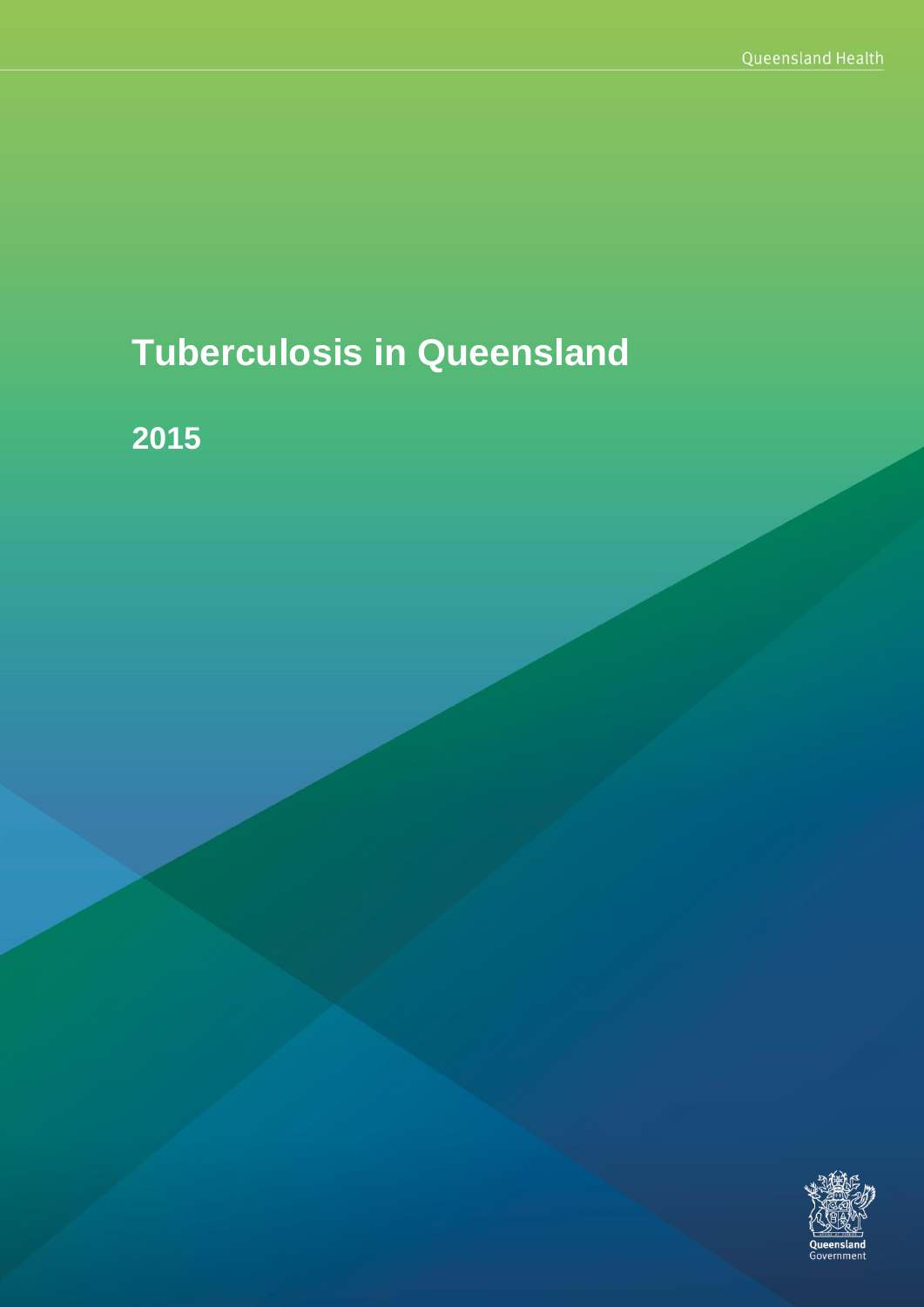#### **Tuberculosis in Queensland, 2015**

Published by the State of Queensland (Queensland Health), December 2016



This document is licensed under a Creative Commons Attribution 3.0 Australia licence. To view a copy of this licence, visit creativecommons.org/licenses/by/3.0/au

© State of Queensland (Queensland Health) **2016**

You are free to copy, communicate and adapt the work, as long as you attribute the State of Queensland (Queensland Health).

For more information contact:

Communicable Diseases Branch, Department of Health, GPO Box 48, Brisbane QLD 4001, email epi@health.qld.gov.au, phone 07 3328 9728.

An electronic version of this document is available at https://www.health.qld.gov.au/chrisp/tuberculosis/reports

#### **Disclaimer:**

The content presented in this publication is distributed by the Queensland Government as an information source only. The State of Queensland makes no statements, representations or warranties about the accuracy, completeness or reliability of any information contained in this publication. The State of Queensland disclaims all responsibility and all liability (including without limitation for liability in negligence) for all expenses, losses, damages and costs you might incur as a result of the information being inaccurate or incomplete in any way, and for any reason reliance was placed on such information.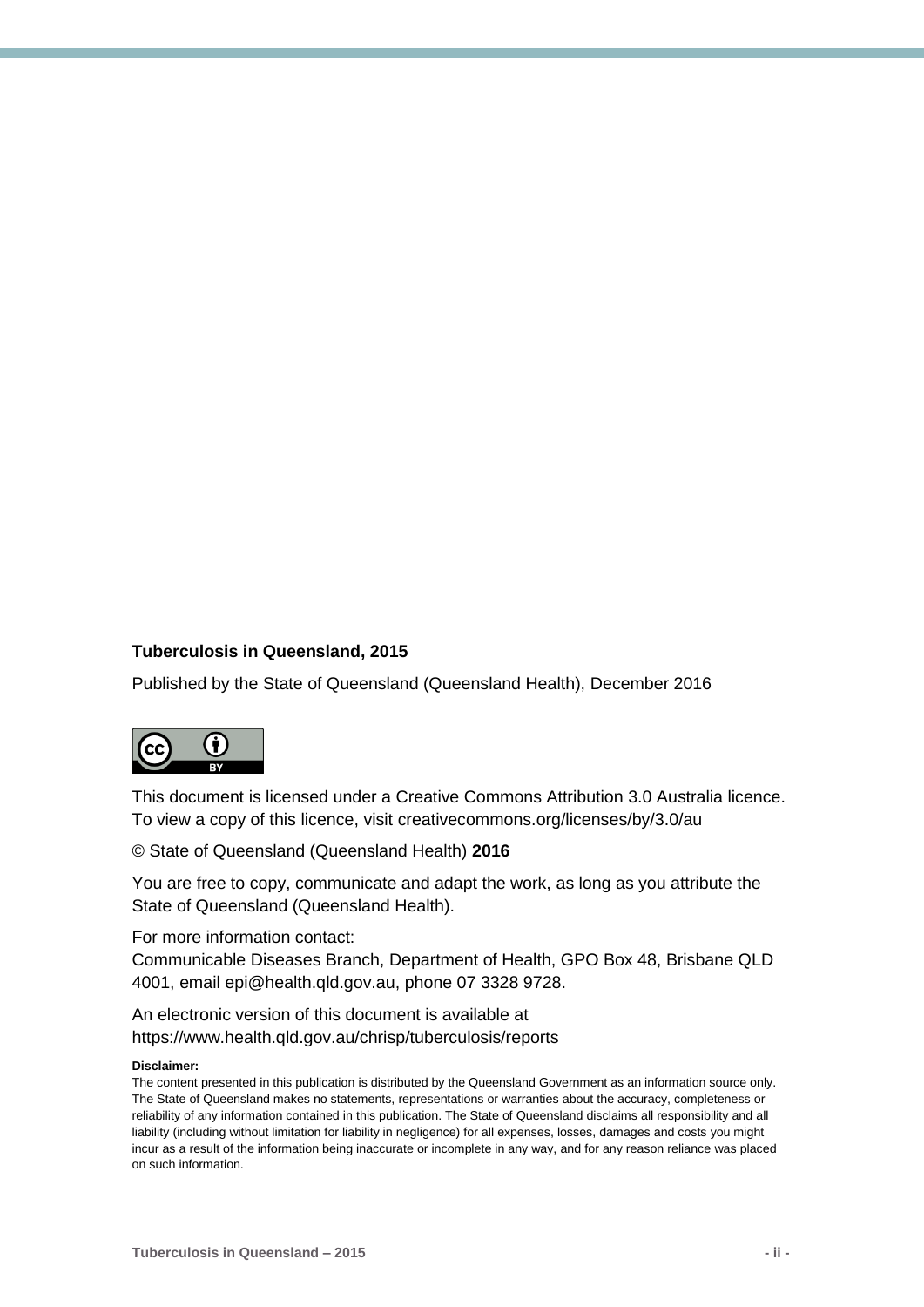## **Contents**

| 1.             |                                                                      |  |
|----------------|----------------------------------------------------------------------|--|
| 2.             |                                                                      |  |
| 3.             |                                                                      |  |
|                |                                                                      |  |
|                | Distribution of cases by Hospital and Health Service of residence  9 |  |
| 4.             |                                                                      |  |
|                |                                                                      |  |
|                |                                                                      |  |
| 5.             |                                                                      |  |
|                |                                                                      |  |
|                |                                                                      |  |
|                |                                                                      |  |
|                |                                                                      |  |
| 6.             |                                                                      |  |
|                |                                                                      |  |
| 7 <sub>1</sub> |                                                                      |  |
|                |                                                                      |  |
|                |                                                                      |  |
| 8.             |                                                                      |  |
|                |                                                                      |  |
| 9.             |                                                                      |  |
|                |                                                                      |  |
|                |                                                                      |  |
|                |                                                                      |  |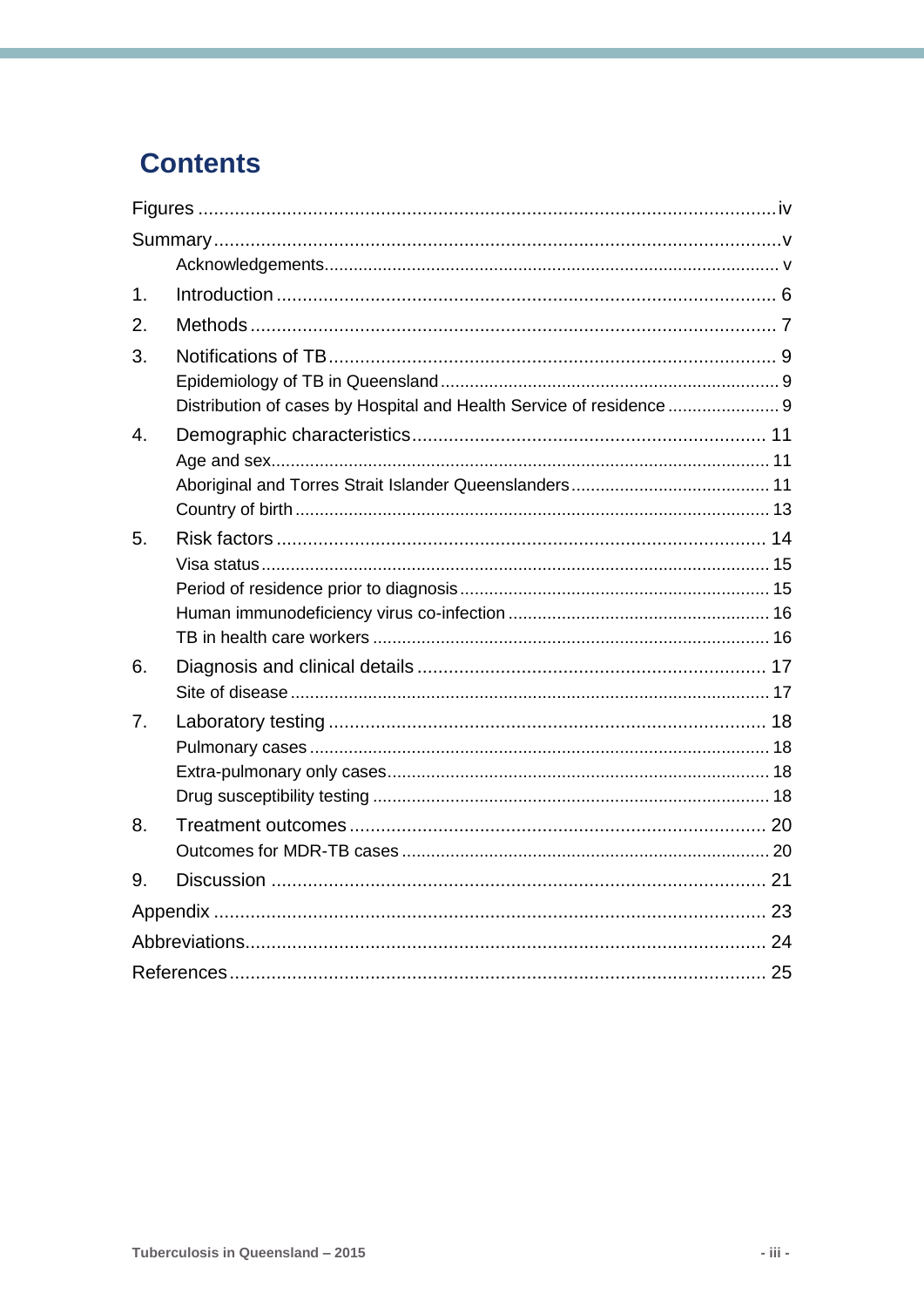## <span id="page-3-0"></span>**Figures**

| Figure 1: Number and notification rate^ of TB notifications in Queensland, 1915/16-  |
|--------------------------------------------------------------------------------------|
| Figure 2: Number of cases and annual notification rate of TB by HHS of residence,    |
| Figure 3: Number of TB cases and notification rate by sex and age group at onset of  |
| Figure 4: Number and proportion of TB cases notified by WHO region of birth, 2015.13 |

## **Tables**

| Table 1: TB notifications by Aboriginal and/or Torres Strait Islander origin, Queensland,                                                               |
|---------------------------------------------------------------------------------------------------------------------------------------------------------|
| Table 2: TB cases and annual notification rates for Aboriginal and Torres Strait Islander                                                               |
| Table 3: Risk factors*^ reported for TB cases by Australian born, overseas born<br>permanent and temporary migrants and PNG cross border cases, 2015 14 |
|                                                                                                                                                         |
| Table 5: Period in Australia prior to diagnosis in TB cases born overseas, 2011-15  15                                                                  |
|                                                                                                                                                         |
| Table 7: Sites of TB disease in cases reported with extra-pulmonary disease,                                                                            |
| Table 8: Drug susceptibility testing of culture positive TB cases by site of disease, 2015                                                              |
| Table 9: Antibiotic resistance profiles of MDR-TB cases, 2015 19                                                                                        |
|                                                                                                                                                         |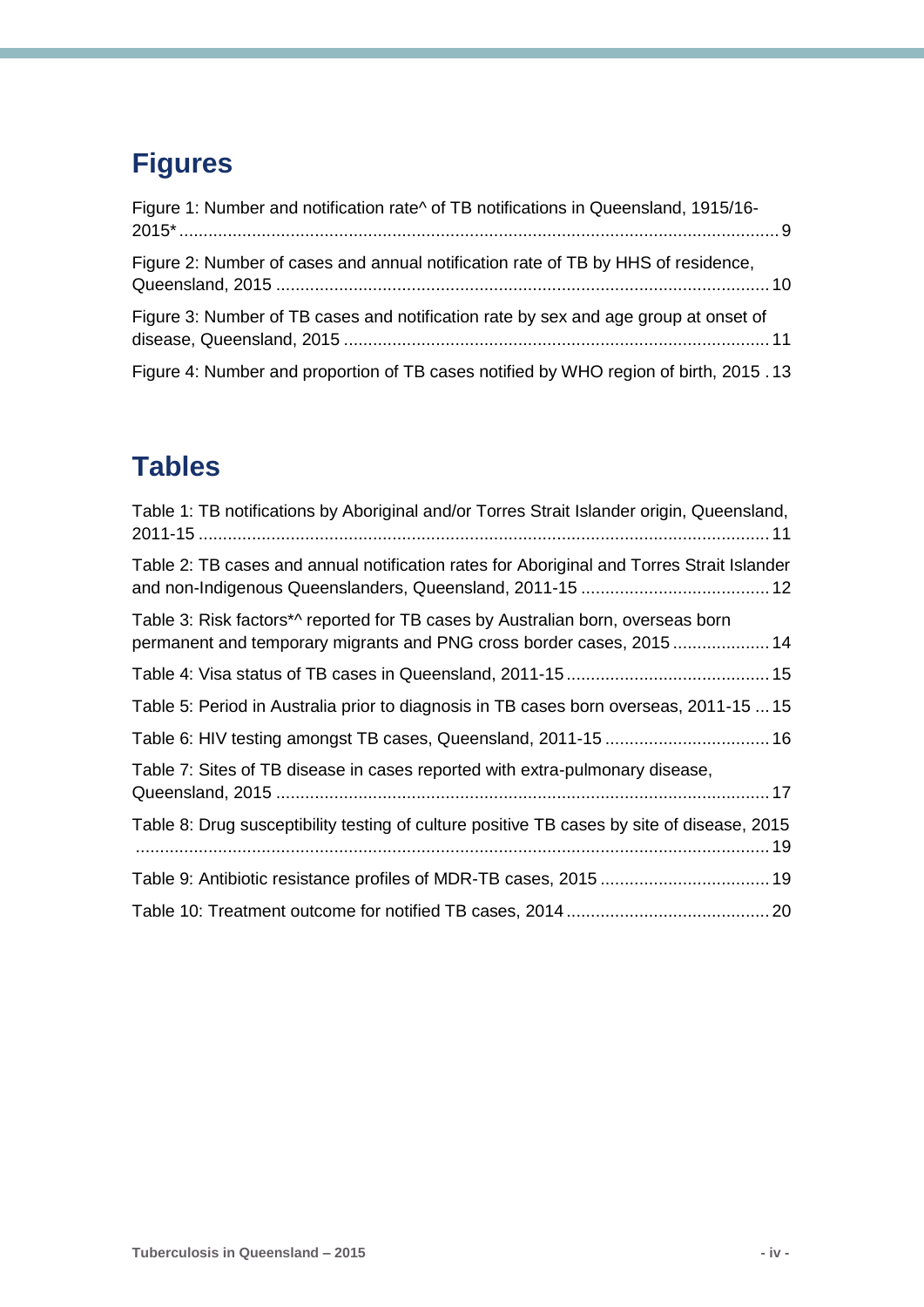## <span id="page-4-0"></span>**Summary**

There were 183 notified cases of active tuberculosis (TB) in Queensland in 2015. Cases in Queensland comprised 15 per cent of the total cases of active TB notified in Australia. The notification rate of TB was 3.8 cases per 100,000 population per year, an increase from the previous two years but lower than the recent peak of 4.9 cases per 100,000 population per year in 2011. The overall rate of TB in Queensland remains low by global standards.

The majority of TB cases notified in Queensland were born in a high risk country for TB. Although rates of TB in Aboriginal and Torres Strait Islander Queenslanders are low on a global scale, they continue to be higher than rates among other Queenslanders, and in particular compared to Australian-born non-Indigenous Queenslanders.

During 2015, 87 per cent of Queensland TB cases were laboratory confirmed, with 98 per cent of these confirmed by culture. Drug susceptibility testing (DST) was performed for all culture confirmed cases. Thirteen per cent of cases were clinical diagnoses that were not able to be laboratory confirmed. Eighty-one per cent of culture confirmed cases had fully susceptible *M. tuberculosis* complex identified and seven cases (4 per cent) were identified as multi-drug resistant tuberculosis (MDR-TB). Three of the MDR-TB cases were Australian born, with all three cases reporting travel to high risk countries, and two of the three cases were identified as contacts of a known MDR-TB case.

Of the 166 notified cases in 2014, 72 per cent of cases completed treatment (with or without bacteriological evidence of cure). Sixteen per cent of cases were transferred out of Australia and nine cases (6 per cent) died prior to the completion of treatment, of which three were considered to have died from TB and six from of other causes. Ninety-two per cent of cases were considered to have a successful treatment outcome. Treatment outcomes for cases notified in 2015 will be reported in the 2016 report in line with the National Notifiable Diseases Surveillance System reporting.

### <span id="page-4-1"></span>**Acknowledgements**

This report was prepared by the Communicable Diseases Branch, with review from the members of the Queensland Tuberculosis Expert Advisory Group and the Tuberculosis Consultative Group. We gratefully acknowledge all the clinicians and administrative staff who manage TB cases in Queensland and collect and report surveillance data alongside the Queensland Mycobacterial Reference Laboratory and referring laboratories for the continued provision of laboratory services for TB in Queensland.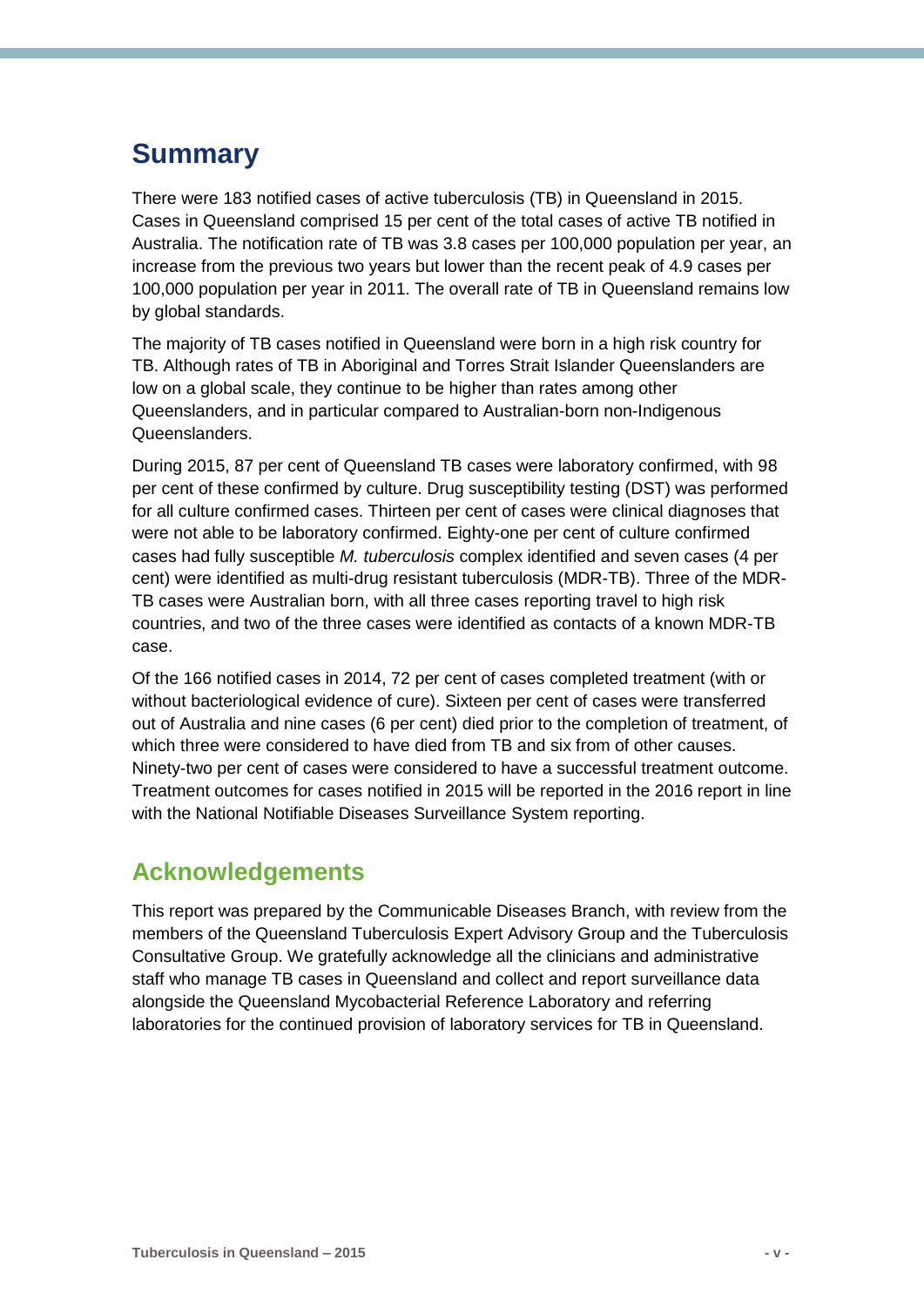## <span id="page-5-0"></span>**1. Introduction**

Tuberculosis (TB) is caused by the bacterium *Mycobacterium tuberculosis* complex. TB transmission usually occurs through the inhalation of infectious droplets when a person with TB disease of the lungs coughs, speaks, sings, laughs, or sneezes (1). The bacteria predominantly infect the lungs, but can also cause disease in other parts of the body (extra-pulmonary disease). Only a small proportion of people infected with *M. tuberculosis* complex develop active disease, with a lifetime risk of reactivation of TB disease in a person with documented latent TB (LTB) generally accepted to be between 5-10 per cent (1-3). A recent study in Victoria suggested in their jurisdiction, the risk of reactivation may be as high as 14.5 per cent over a five year period (4).

TB has been notifiable in Queensland since 1904 for pulmonary TB and 1937 for all forms of disease. Diagnosis and management of LTB is an important part of TB management, with the efficacy of currently available preventative treatments ranging from 60-90 per cent (5), though only active TB is notifiable. This report focuses on diagnoses of active TB in Queensland. It is important to note that the surveillance of notifiable conditions is a passive process which relies on laboratories and diagnosing clinicians to identify and appropriately notify under the Queensland *Public Health Act 2005* and the *Public Health Regulations (2005)*.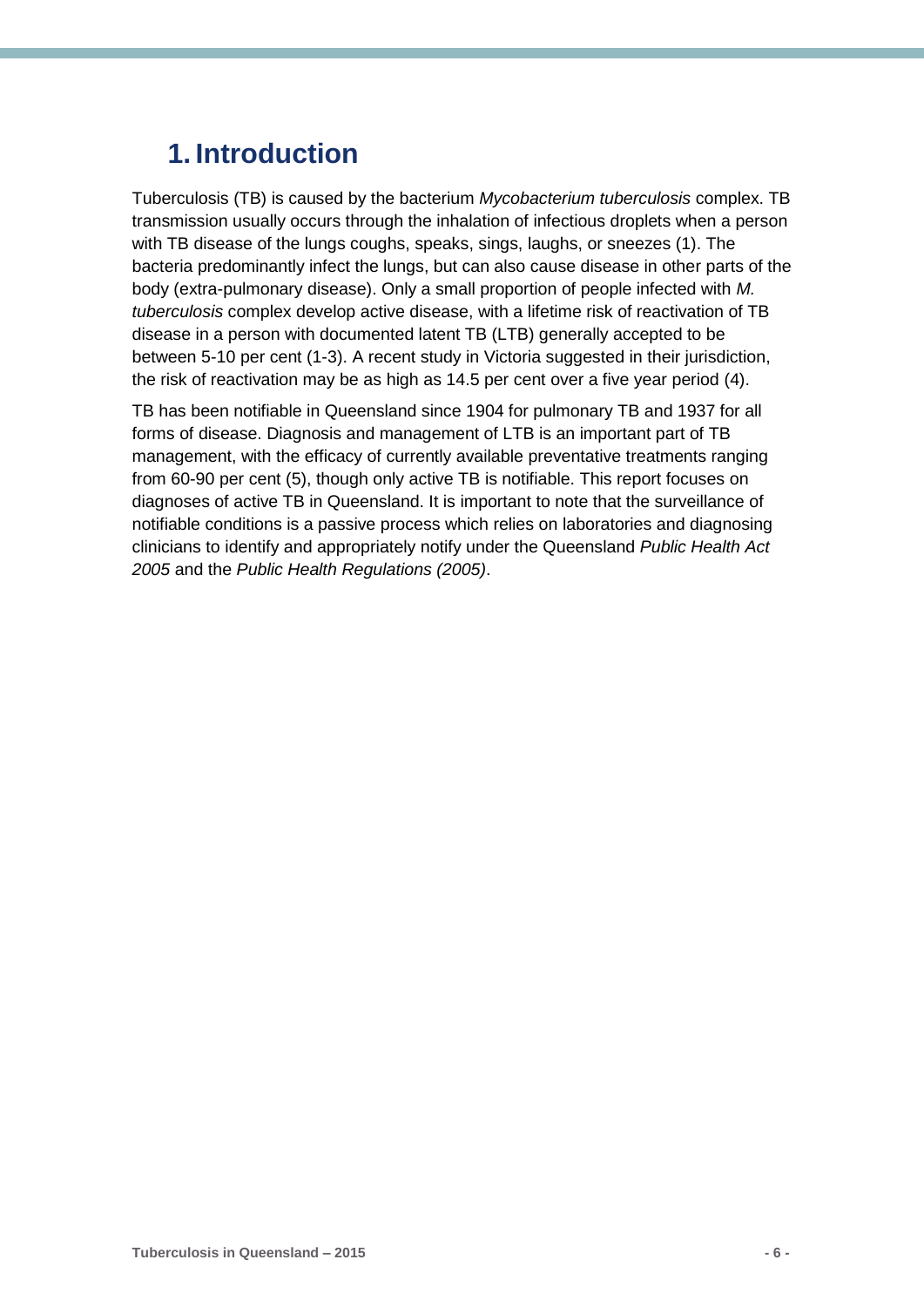## <span id="page-6-0"></span>**2. Methods**

Tuberculosis is a pathological diagnosis and clinical diagnosis notifiable condition under the *Queensland Public Health Regulations 2005*. This requires pathology providers to notify the Department of Health of any positive tests for tuberculosis as per the Queensland notification criteria guidelines for laboratories (6). Cases were classified as per the national case definition for tuberculosis (7), however within Queensland, cases were additionally classified as confirmed (laboratory definitive evidence) and probable (clinical diagnosis only) (Box 1). Cases are followed up by tuberculosis services in Queensland for demographic details, risk factors, clinical symptoms, treatment, and outcomes. Where a case transfers interstate during treatment, this information is sought from interstate tuberculosis control services.

#### **Box 1: Queensland tuberculosis case definition**

#### **Confirmed case**

Isolation of *Mycobacterium tuberculosis* complex (*M. tuberculosis, M. bovis* or *M. africanum,* excluding *M. bovis* var BCG) by culture OR

Detection of *M. tuberculosis* complex by nucleic acid testing EXCEPT where this is likely to be due to previously treated or inactive disease.

#### **Probable case**

A clinician experienced in tuberculosis makes a clinical diagnosis of tuberculosis, including clinical follow-up assessment to ensure a consistent clinical course.

Data were extracted from the Queensland Notifiable Conditions System on 28 July 2016 for all confirmed and probable cases of tuberculosis with disease onset between 1 January 2011 and 31 December 2015.

Papua New Guinea (PNG) residents diagnosed with TB on the Australian islands of the Torres Strait Protected Zone are counted in the number of TB cases in Queensland and are included in the report data unless otherwise stated. All cross border cases in PNG residents are considered to be residing in a high risk country for TB.

Laboratory confirmatory testing and drug susceptibility testing were conducted at the Queensland Mycobacterial Reference Laboratory, a World Health Organization designated Supranational Reference Laboratory and Collaborating Centre. All TB cultures, including isolates referred by private pathology providers, were phenotypically tested for first line resistance to isoniazid (H), rifampicin (R), ethambutol (E), pyrazinamide (Z), and streptomycin (S) using the BACTEC™ MGIT™ 960 proportion method and additional susceptibility testing conducted for up to 13 different antibiotics where first line resistance was detected. GeneXpert™ (introduced November 2010) was also used to confirm cases, with GeneXpert™ and other molecular techniques (as subsequently implemented) used for early identification of resistance. Multi-drug resistant TB (MDR-TB) is defined as resistance to isoniazid and rifampicin, with or without resistance to other first-line drugs (8).

A successful outcome was defined as a case completing treatment. Unsuccessful outcomes included died of TB, treatment failure, and defaulted from treatment.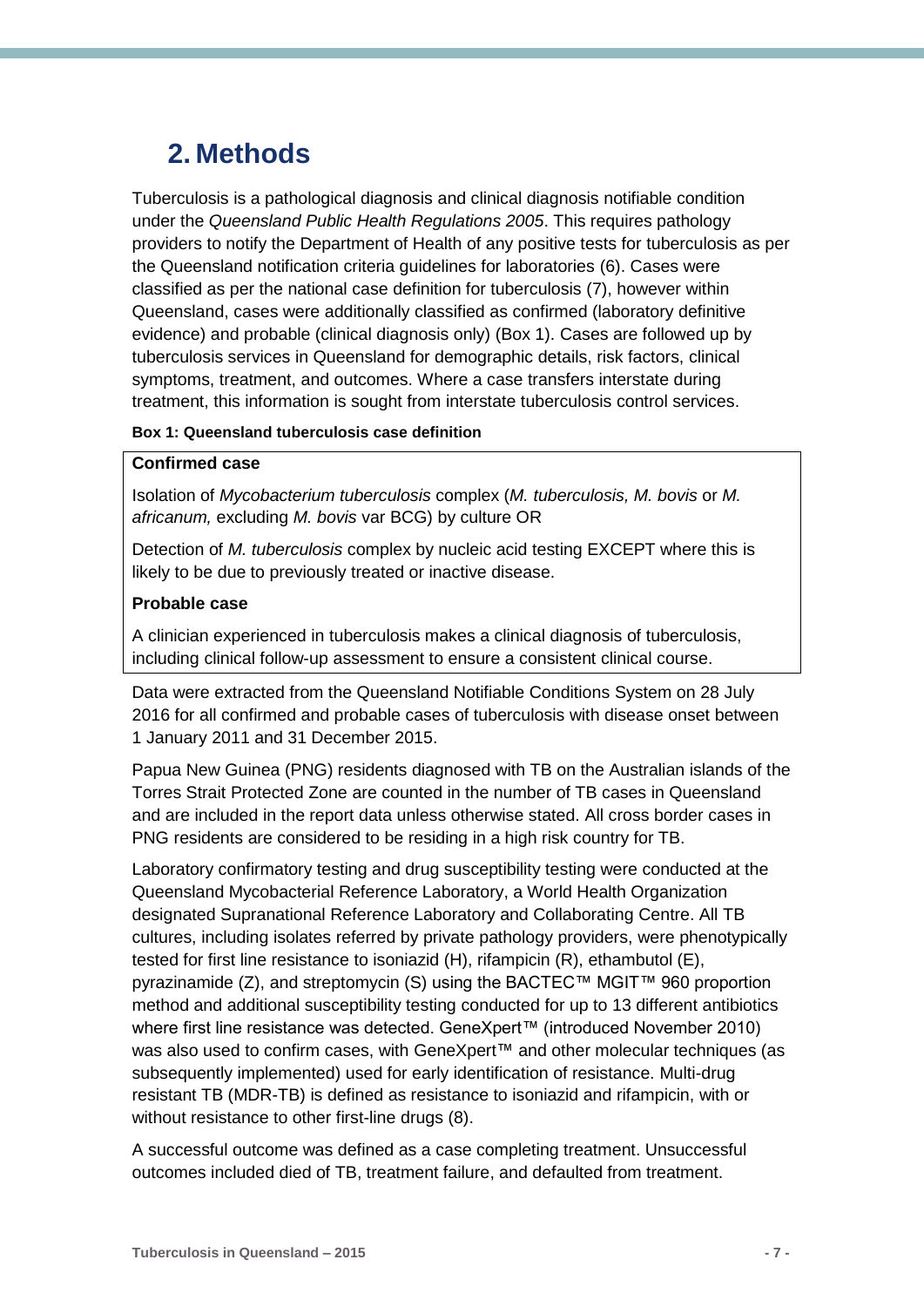Outcomes excluded from comparison are transferred out of Australia, died of a cause other than TB, still on treatment and outcome unknown.

Descriptive analyses were performed using Microsoft Excel™. Cases were assigned to a geographic Hospital and Health Service (HHS) area based on their residential address at the time of diagnosis. Geographic distribution used Queensland Hospital and Health Service (HHS) boundaries with mapping undertaken in ArcGIS. Rates were calculated using the Queensland Estimated Resident Population (ERP) 2011-2015. Rates in Indigenous and non-Indigenous Queenslanders were calculated using Indigenous and Non-Indigenous Experimental Estimated Resident Population (ERP) (2011-2014). 2014 Indigenous and Non-Indigenous populations were used to calculate 2015 rates as 2015 ERP were not available at time of report. Australian states and territories population were taken at July 2015, using Australian Bureau of Statistics Catalogue Number 3101.0 – Australian Demographic Statistics, Table 4 Estimated Resident Population, States and Territories (Number). Australian-born and overseas born notification rates were calculated using Australian Bureau of Statistics Catalogue 3412.0 - Migration, Australia, item 1.3 Estimated Resident Population, State and territory composition, 2011.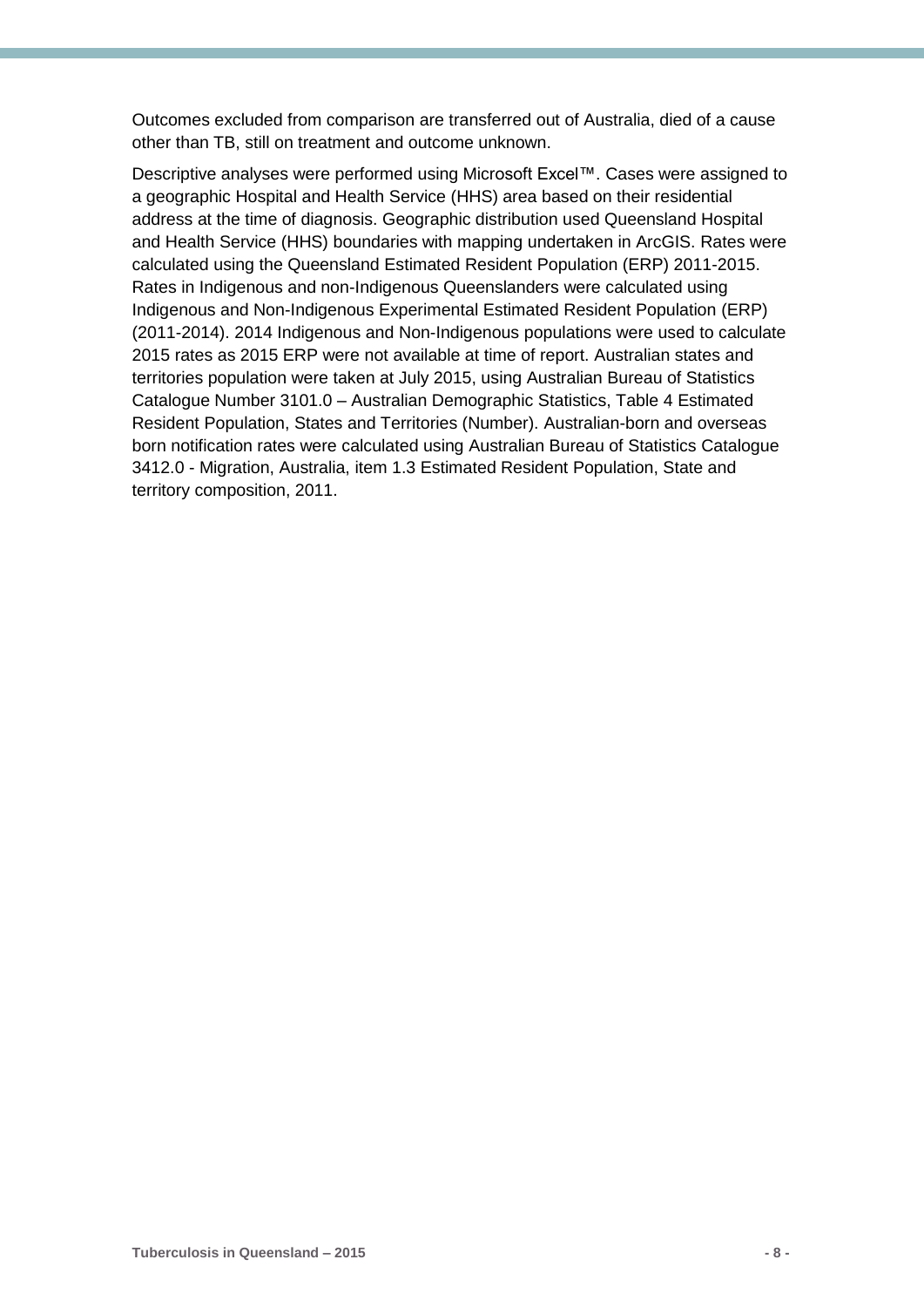## <span id="page-8-0"></span>**3. Notifications of TB**

### <span id="page-8-1"></span>**Epidemiology of TB in Queensland**

There were 183 notified cases of TB in 2015 in Queensland (Figure 1). These cases comprised 15 per cent of the total notified cases in Australia in 2015 (1254 cases) (9), with Queensland making up 20 per cent of the Australian estimated resident population (July 2015). The annual notification rate of TB in 2015 in Queensland was 3.8 cases per 100,000 population per year.



#### <span id="page-8-3"></span>**Figure 1: Number and notification rate^ of TB notifications in Queensland, 1915/16-2015\***

^Rates for 2006 onwards calculated using the Queensland Estimate Resident Population - data source for rates pre-2006 is unknown

\*Data adjusted to report by calendar year (compared to financial year) from 1983. Cases notified from Jan-Jun 1983 appear in both the 1982-83 column and the 1983 column

### <span id="page-8-2"></span>**Distribution of cases by Hospital and Health Service of residence**

In 2015, the majority of cases resided in South-East Queensland, with 59 cases (32 per cent) notified with a residential address in Metro South Hospital and Health Service (HHS) and 34 cases (19 per cent) with a residential address in Metro North HHS. A small number of cases diagnosed in Queensland (14 cases, 8 per cent) had an overseas residential address. The majority of these (13 cases, 93 per cent) had a residential address in PNG at the time of diagnosis. Taking into account population size, the highest annual notification rate in 2015 was in the Torres and Cape HHS with 23.1 cases per 100,000 population per year (compared with 35.5 cases per 100,000 population per year in 2014), followed by North West HHS with 12.4 cases per 100,000 population per year. However case numbers were low with six cases in Torres and Cape HHS and 4 cases in North West HHS (Figure 2).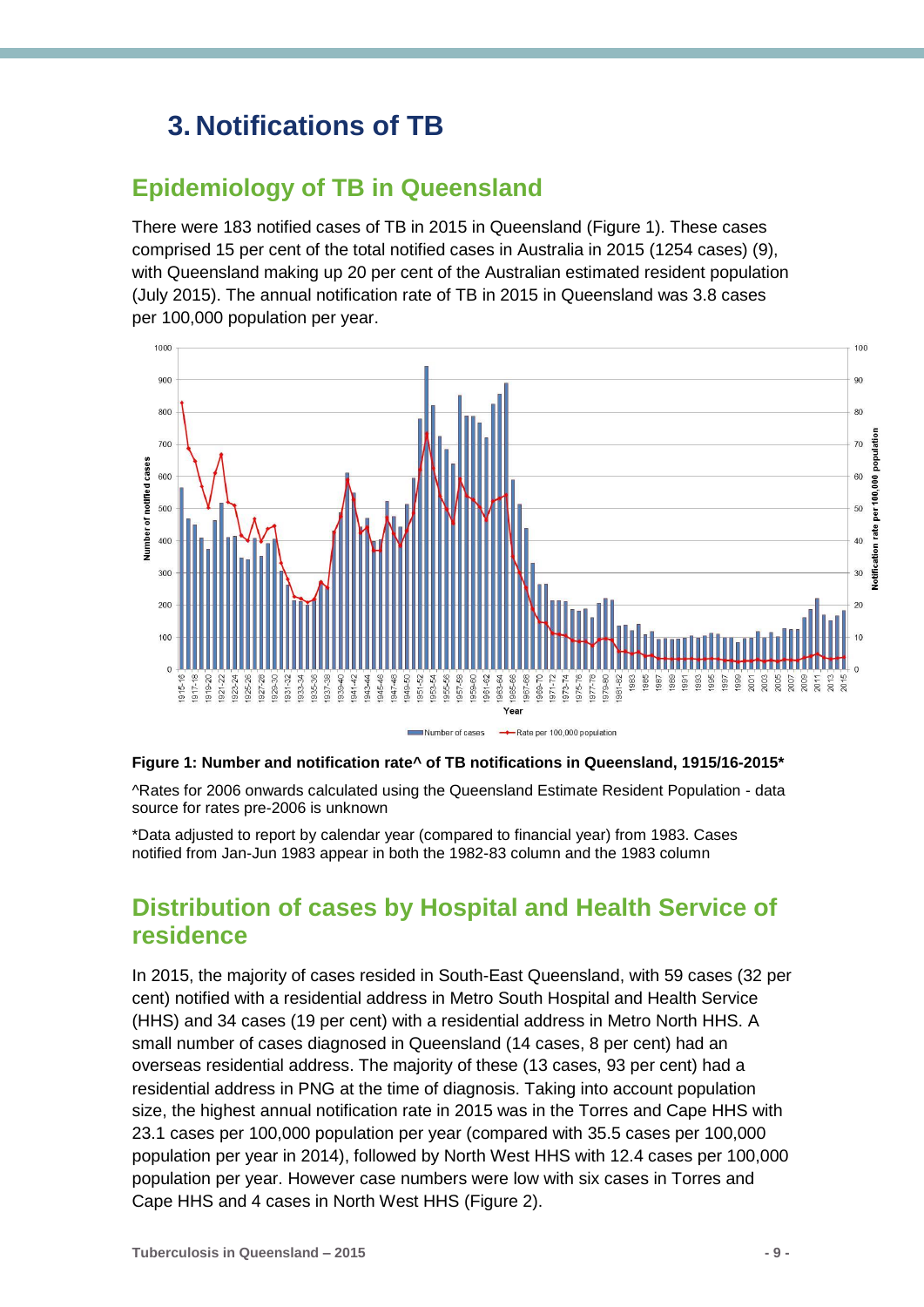<span id="page-9-0"></span>

**Figure 2: Number of cases and annual notification rate of TB by HHS of residence, Queensland, 2015**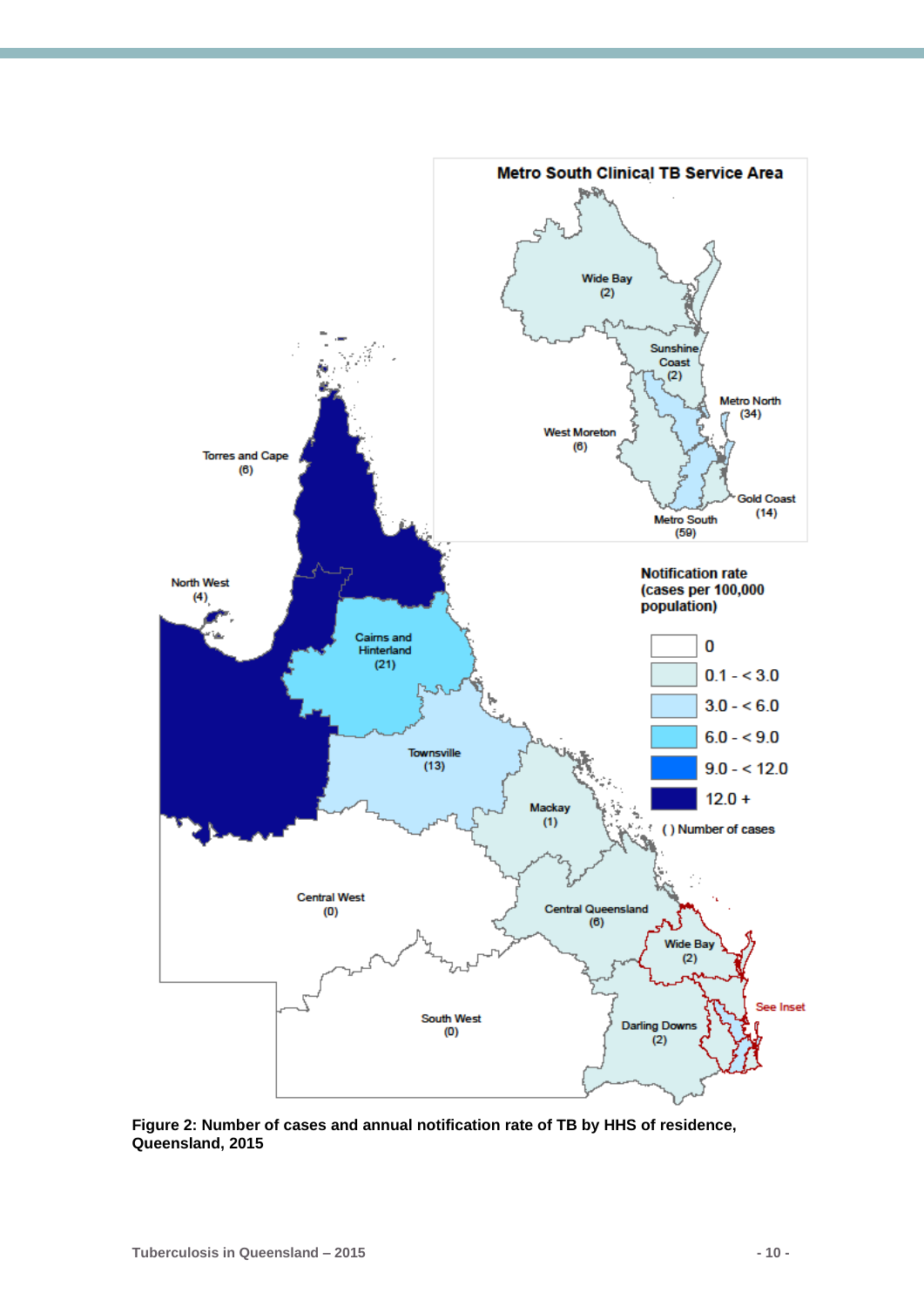## <span id="page-10-0"></span>**4. Demographic characteristics**

### <span id="page-10-1"></span>**Age and sex**

In 2015, 57 per cent of TB cases were female and 43 per cent were male. The age of cases at onset of disease ranged from three months to 92 years, with a median age of 34 years. The most frequently notified age group was the 25-29 year age group (Figure 3).



<span id="page-10-3"></span>**Figure 3: Number of TB cases and notification rate by sex and age group at onset of disease, Queensland, 2015**

### <span id="page-10-2"></span>**Aboriginal and Torres Strait Islander Queenslanders**

There were 17 cases (9 per cent) of TB in Aboriginal and Torres Strait Islander people in 2015 (Table 1).

<span id="page-10-4"></span>

| Table 1: TB notifications by Aboriginal and/or Torres Strait Islander origin, Queensland, |  |  |
|-------------------------------------------------------------------------------------------|--|--|
| 2011-15                                                                                   |  |  |

| Indigenous status                                       | 2011       | 2012       | 2013       | 2014       | 2015       |
|---------------------------------------------------------|------------|------------|------------|------------|------------|
| Aboriginal but not Torres<br>Strait Islander origin     | 8(4%)      | 11 (6%)    | 7(5%)      | 5(3%)      | 10 (5%)    |
| Torres Strait Islander but not<br>Aboriginal origin     | 2(1%)      | 4(2%)      | 3(2%)      | 13 (8%)    | 7(4%)      |
| Both Aboriginal and Torres<br>Strait Islander origin    | 1 (0%)     | $0(0\%)$   | $0(0\%)$   | $0(0\%)$   | $0(0\%)$   |
| Neither Aboriginal nor Torres<br>Strait Islander origin | 210 (95%)  | 156 (91%)  | 143 (93%)  | 148 (89%)  | 166 (91%)  |
| <b>Total</b>                                            | 221 (100%) | 171 (100%) | 153 (100%) | 166 (100%) | 183 (100%) |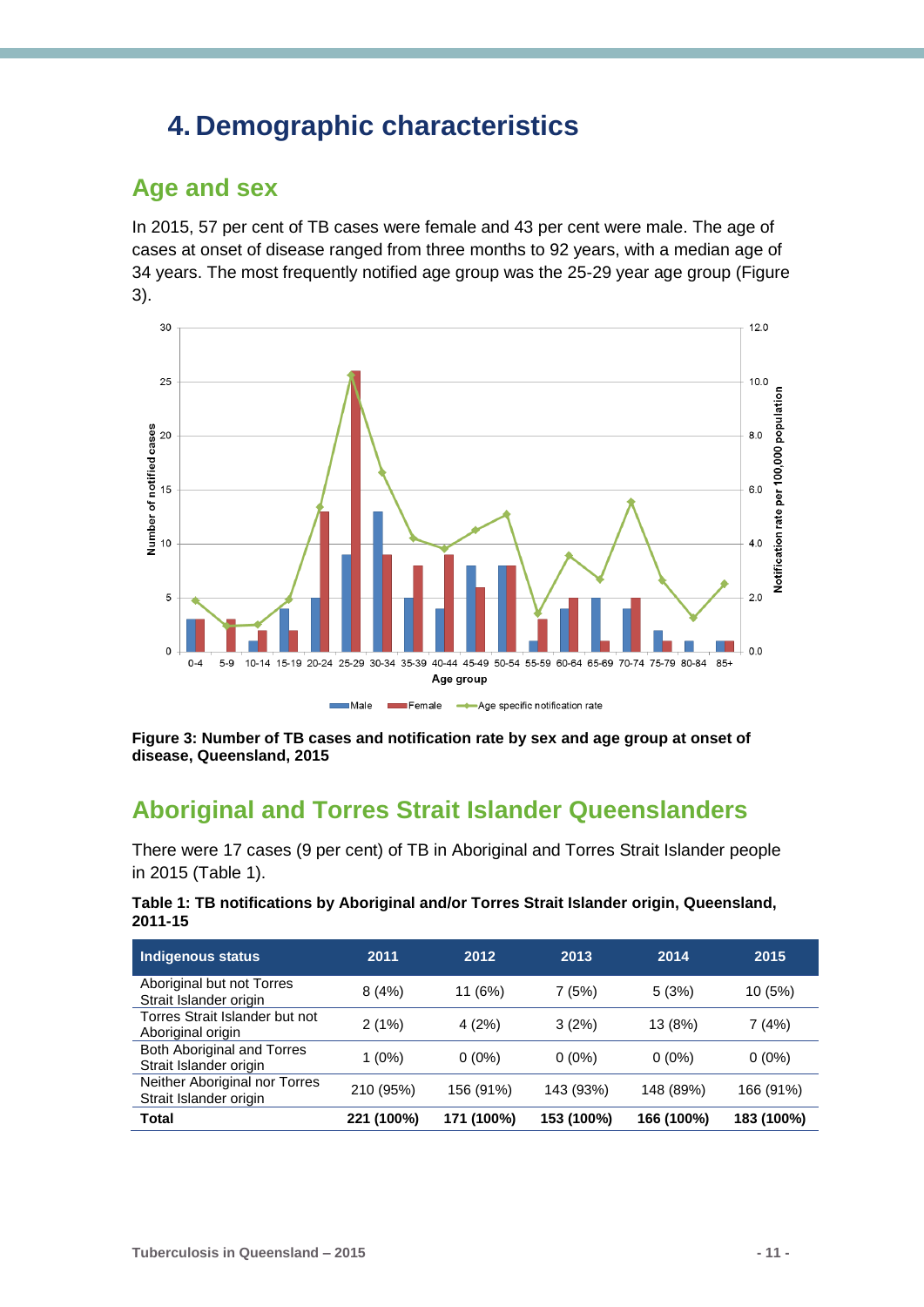The annual notification rate of TB in Queensland's Aboriginal and Torres Strait Islander population ranged from 5.0 to 8.9 cases per 100,000 population per year in 2011-15 (Table 2). The notification rate for TB in Indigenous Queenslanders in 2015 was 2.3 times the 2015 notification rate for non-Indigenous Queensland residents.

<span id="page-11-0"></span>**Table 2: TB cases and annual notification rates for Aboriginal and Torres Strait Islander and non-Indigenous Queenslanders, Queensland, 2011-15**

| <b>Indigenous status</b>                            | 2011 | 2012 | 2013 | 2014 | $2015^{\circ}$ |
|-----------------------------------------------------|------|------|------|------|----------------|
| Aboriginal and Torres Strait Islander Queenslanders | 11   | 15   | 10   | 18   | 17             |
| Rate (per 100,000 population)*                      | 5.8  | 7.8  | 5.0  | 8.9  | 8.4            |
| Non-Indigenous Queenslanders                        | 210  | 156  | 143  | 148  | 166            |
| Rate (per 100,000 population) <sup>#</sup>          | 4.9  | 3.6  | 3.2  | 3.3  | 3.7            |
| Rate ratio                                          | 1.2  | 2.2  | 1.6  | 2.7  | 2.3            |

\* Notification rates for Aboriginal and Torres Strait Islander people were calculated using the Indigenous and Non-Indigenous Experimental Estimated Resident Population (ERP), Queensland (2011-2014)

^ Rates for 2015 calculated using the 2014 Indigenous and Non-Indigenous Experimental ERP (Queensland)

The rate of TB in Australian-born Aboriginal and Torres Strait Islander Queenslanders (10.0 cases per 100,000 population per year) is 13.0 times higher than the rate in Australian-born non-Indigenous Queenslanders (0.8 cases per 100,000 population per year) in 2015 (excluding those who did not report Indigenous status and those that did not report country of birth). These rates may differ from those in Table 2, as a small proportion of Aboriginal and/or Torres Strait Islander people in Queensland reported being born overseas, and population changes since the 2011 census have not been accounted for.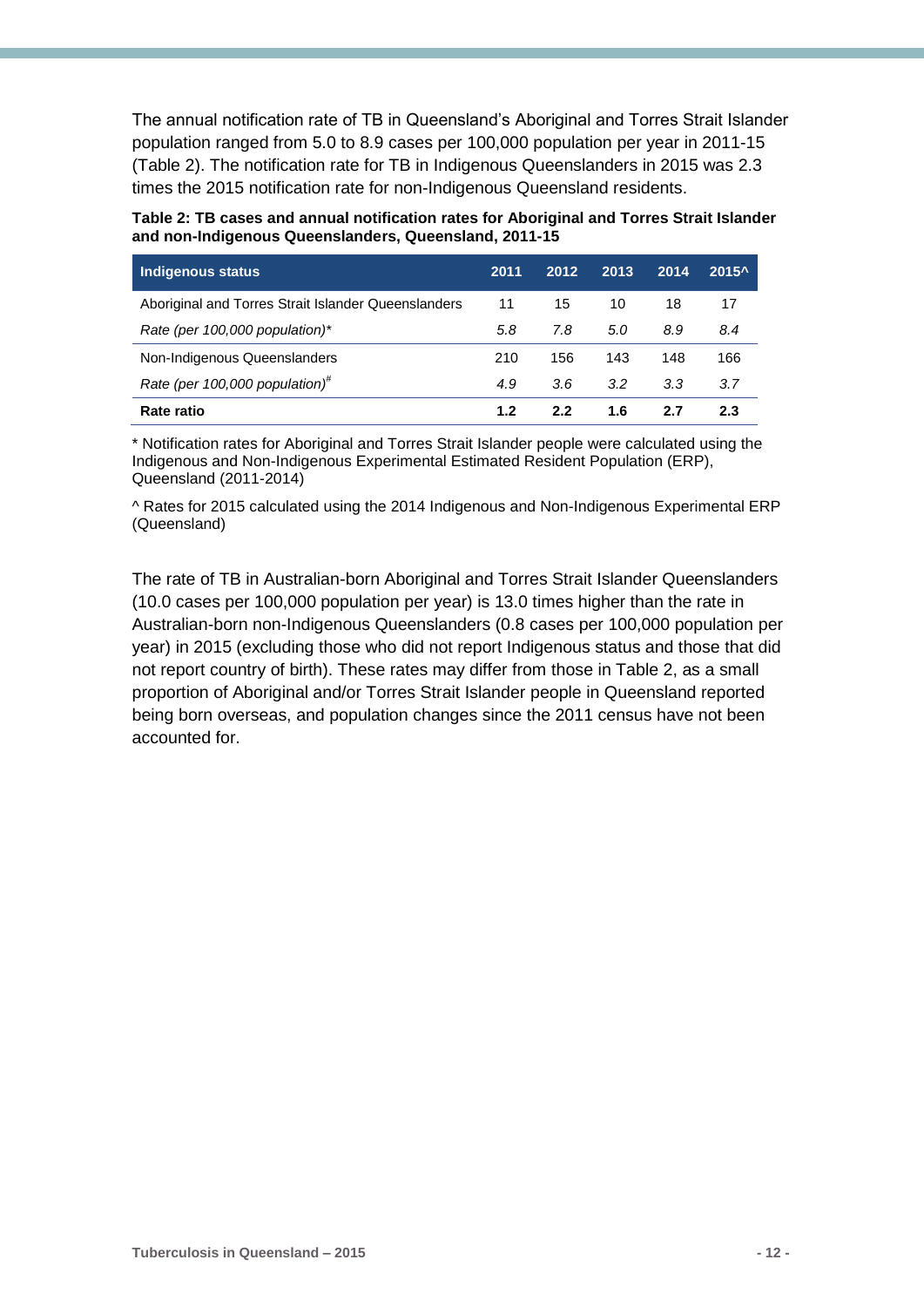### <span id="page-12-0"></span>**Country of birth**

In 2015, the majority of cases were born overseas, with 38 cases (21 per cent) born in Australia and 145 cases (79 per cent) born overseas. Overseas-born cases notified in Queensland were predominantly from the World Health Organization (WHO) Western Pacific Region (68 cases, 37 per cent, excluding Australian-born TB cases) (Figure 4).



<span id="page-12-1"></span>**Figure 4: Number and proportion of TB cases notified by WHO region of birth, 2015**

Of the 145 overseas-born cases, the most common country of birth was PNG (23 cases, 13 per cent). Other overseas countries where the highest number of cases were born included India (22 cases, 12 per cent), Philippines (16 cases, 9 per cent), and Vietnam (10 cases, 5 per cent). Of the 145 cases born overseas, 129 (88 per cent of overseas-born cases, 70 per cent of total cases) were born in countries considered to have high prevalence of TB (estimated incidence rates of 40 cases per 100,000 population per year or higher) (10).

The notification rate for TB in overseas-born Queenslanders was 14.4 cases per 100,000 population per year compared with 1.1 cases per 100,000 population per year in Australian-born Queenslanders in 2015.

Australian-born TB cases had a median age of 50 years (age range 3 months–90 years), whilst overseas-born TB cases had a median age of 31 years (age range 7 months–92 years).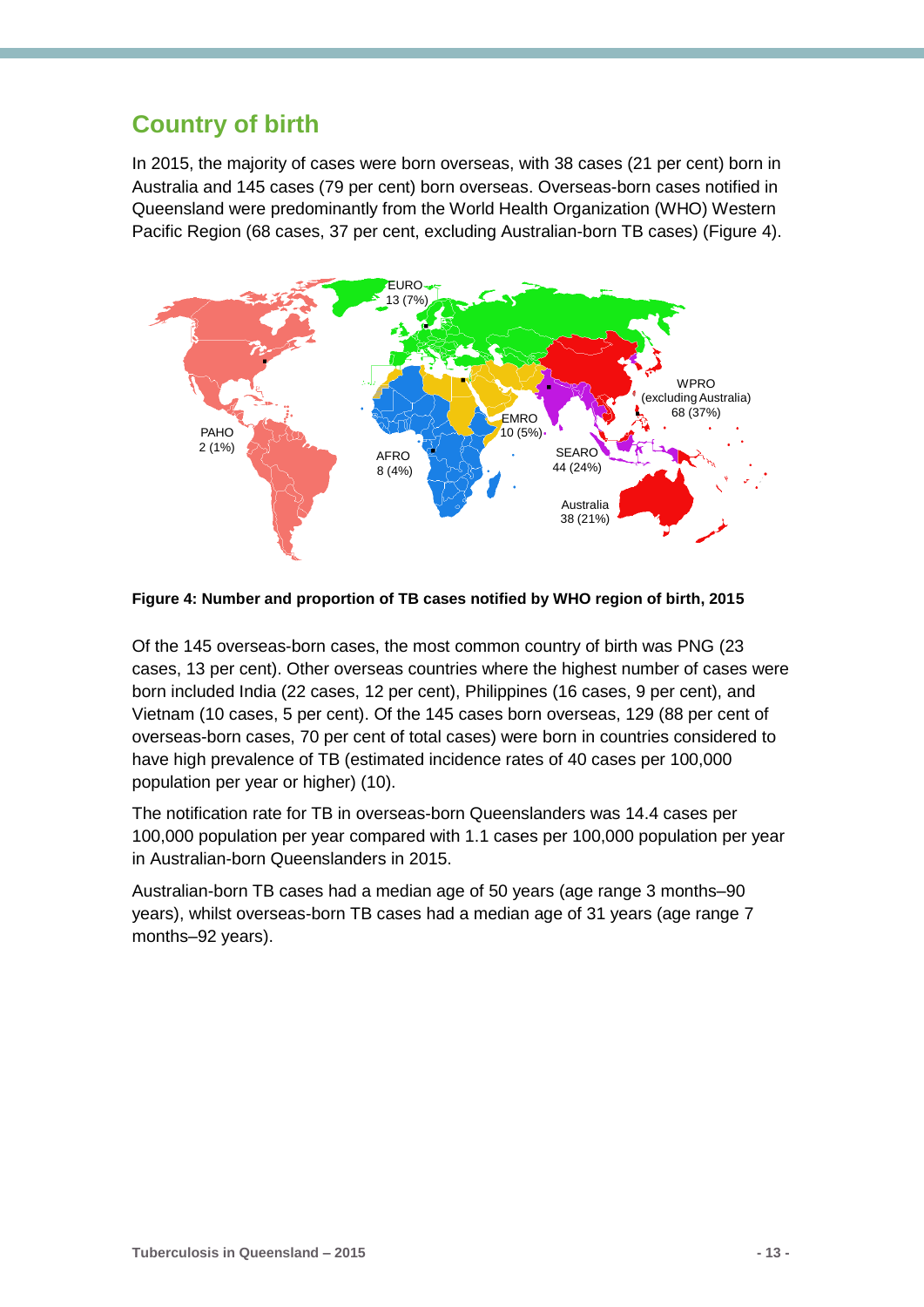## <span id="page-13-0"></span>**5. Risk factors**

Overwhelmingly, past travel to or residence for a period greater than 3 months in a high risk country and migrating from a country considered high risk were the most commonly reported risk factors in 2015 (Table 3). Past travel or residence in a high risk country and household member or close contact with TB were the highest reported risk factors for Australian born cases.

#### <span id="page-13-1"></span>**Table 3: Risk factors\*^ reported for TB cases by Australian born, overseas born permanent and temporary migrants and PNG cross border cases, 2015**

| <b>Risk Factors*</b>                                                                    | <b>Australian-</b><br>born cases | <b>Overseas-</b><br>born cases | <b>Cross</b><br>border<br>cases | <b>Total</b> |
|-----------------------------------------------------------------------------------------|----------------------------------|--------------------------------|---------------------------------|--------------|
| Past travel to or residence > 3 months in a high risk<br>country/countries <sup>#</sup> | 13 (34%)                         | 110 (82%)                      | $0(0\%)$                        | 123 (67%)    |
| Migrant from a high risk country <sup>#</sup>                                           | $0(0\%)$                         | 75 (56%)                       | n/a                             | 75 (41%)     |
| Household member or close contact with TB                                               | 11 (29%)                         | 14 (10%)                       | 3(27%)                          | 28 (15%)     |
| Currently or previously employed in the health industry                                 | 2(5%)                            | 15 (11%)                       | $0(0\%)$                        | 17 (9%)      |
| <b>Diabetic</b>                                                                         | 8(21%)                           | 7(5%)                          | $0(0\%)$                        | 15 (8%)      |
| Refugee                                                                                 | $0(0\%)$                         | 15 (11%)                       | $0(0\%)$                        | 18 (8%)      |
| Current residence in a high risk country <sup>#</sup>                                   | n/a                              | n/a                            | 11 (100%)                       | 11 (6%)      |
| Alcohol or non-intravenous drug abuse                                                   | 4 (11%)                          | 5(4%)                          | $0(0\%)$                        | 9(5%)        |
| Steroids/immunosuppressive therapy                                                      | 2(5%)                            | 1(1%)                          | $0(0\%)$                        | 3(2%)        |
| Institutional living                                                                    | 2(5%)                            | 1(1%)                          | $0(0\%)$                        | 3(2%)        |
| Australian-born child with 1 or more parents born in high<br>risk country               | 2(5%)                            | n/a                            | n/a                             | 2(1%)        |
| HIV positive                                                                            | $0(0\%)$                         | 2(1%)                          | $0(0\%)$                        | 2(1%)        |
| Immunosuppression due to cancer (excluding skin cancer)                                 | 2(5%)                            | $0(0\%)$                       | $0(0\%)$                        | 2(1%)        |
| Renal failure                                                                           | 1(3%)                            | $0(0\%)$                       | $0(0\%)$                        | 1(1%)        |
| Intravenous drug abuse                                                                  | $0(0\%)$                         | 1(1%)                          | $0(0\%)$                        | 1(1%)        |
| Major abdominal surgery                                                                 | $0(0\%)$                         | $0(0\%)$                       | $0(0\%)$                        | $0(0\%)$     |
| Other risk factor                                                                       | 3(8%)                            | 3(2%)                          | 1(9%)                           | 7 (4%)       |
| No known risk factors                                                                   | $0(0\%)$                         | $0(0\%)$                       | $0(0\%)$                        | $0(0\%)$     |
| Unknown risk factors or risk factors not assessed                                       | 1(3%)                            | $0(0\%)$                       | $0(0\%)$                        | 1(1%)        |

\* Multiple risk factors may be recorded for each case

^ Risk factors other than country of residence were not routinely been collected on PNG residents diagnosed in the Torres Strait Protected Zone during 2015

# High risk country defined as those with an annual TB incidence of 40/100,000 per year or more in 2013, as per estimates in WHO Global Tuberculosis Report 2014 at the time the data were collected (11).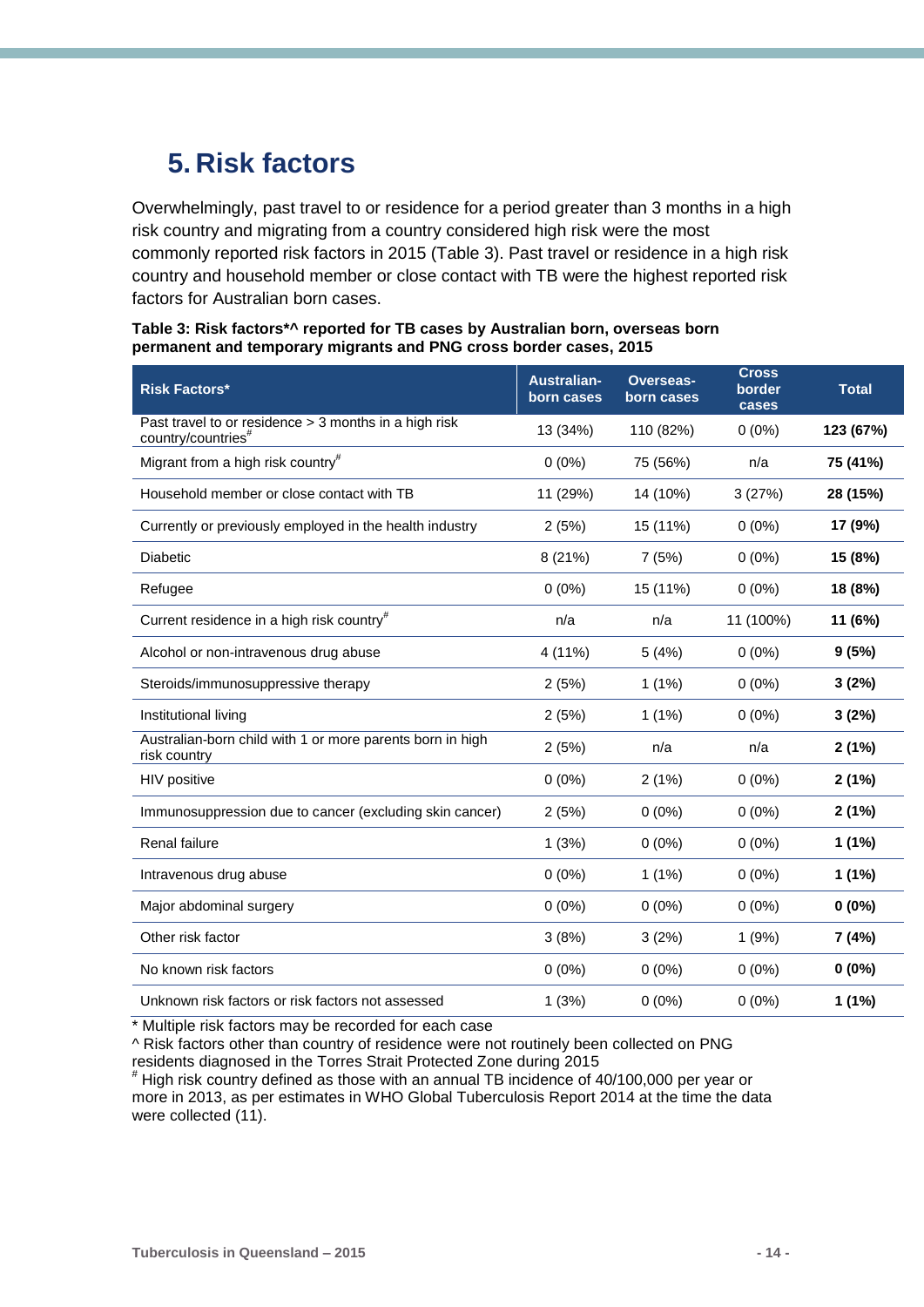### <span id="page-14-0"></span>**Visa status**

Thirty-eight cases (21 per cent) notified in Queensland in 2015 were born in Australia. The largest proportion of cases diagnosed with TB was in Australian permanent residents (40 per cent). The number of PNG residents diagnosed in the Australian Torres Strait islands in the Torres Strait Protected Zone in 2015 was similar to that seen in 2014 (Table 4).

| Visa status                                                                           | 2011       | 2012       | 2013       | 2014       | 2015       |
|---------------------------------------------------------------------------------------|------------|------------|------------|------------|------------|
| Australian born                                                                       | 30 (14%)   | 33 (19%)   | 20 (13%)   | 31 (19%)   | 38 (21%)   |
| Overseas born, Australian<br>citizens and permanent<br>residents                      | 60 (27%)   | 56 (33%)   | 78 (51%)   | 71 (43%)   | 73 (40%)   |
| Overseas Visitor                                                                      | 19 (9%)    | 17 (10%)   | 9(6%)      | 14 (8%)    | 17 (9%)    |
| Overseas Student                                                                      | 33 (15%)   | 14 (8%)    | 13 (8%)    | 20 (12%)   | 15 (8%)    |
| Refugee/Humanitarian                                                                  | 10 (5%)    | 6(4%)      | 5(3%)      | 6(4%)      | 12 (7%)    |
| <b>Treaty Visitation Rights (PNG</b><br>residents in Torres Strait<br>Protected Zone) | 47 (21%)   | 21 (12%)   | 3(2%)      | 9(5%)      | 10(5%)     |
| Unauthorised Person                                                                   | $0(0\%)$   | $0(0\%)$   | $0(0\%)$   | $0(0\%)$   | $1(1\%)$   |
| Other                                                                                 | 21 (10%)   | 18 (11%)   | 15 (10%)   | 14 (8%)    | 17 (9%)    |
| Unknown                                                                               | $1(0\%)$   | 6(4%)      | 10 (7%)    | $1(1\%)$   | $0(0\%)$   |
| Total                                                                                 | 221 (100%) | 171 (100%) | 153 (100%) | 166 (100%) | 183 (100%) |

#### <span id="page-14-2"></span>**Table 4: Visa status of TB cases in Queensland, 2011-15**

### <span id="page-14-1"></span>**Period of residence prior to diagnosis**

In 2015, 28 per cent of overseas born TB cases were diagnosed within one year of arrival to Australia (Table 5). The largest proportion of cases was in those diagnosed five or more years after their arrival in Australia, with 67 cases (46 per cent) arrived at least five years prior to diagnosis.

| <b>Visa status</b>                                       | 2011       | 2012       | 2013       | 2014       | 2015       |
|----------------------------------------------------------|------------|------------|------------|------------|------------|
| New arrivals - diagnosed<br>within one year from arrival | 84 (44%)   | 41 (30%)   | 25 (19%)   | 27 (20%)   | 41 (28%)   |
| Diagnosed $1 - 2$ years<br>from arrival                  | 14 (7%)    | 12 (9%)    | 8(6%)      | 11 (8%)    | 15 (10%)   |
| Diagnosed 2 - <5 years<br>from arrival                   | 46 (24%)   | 26 (19%)   | 28 (21%)   | 19 (14%)   | 15 (10%)   |
| Diagnosed 5 years or more<br>from arrival                | 37 (19%)   | 39 (28%)   | 55 (41%)   | 57 (42%)   | 67 (46%)   |
| Unknown arrival date                                     | 10 (5%)    | 19 (14%)   | 17 (13%)   | 21 (16%)   | 7(5%)      |
| Total*                                                   | 191 (100%) | 137 (100%) | 133 (100%) | 135 (100%) | 145 (100%) |

<span id="page-14-3"></span>**Table 5: Period in Australia prior to diagnosis in TB cases born overseas, 2011-15**

\*Excludes Australian born TB cases and those with an unknown country of birth

The number of TB diagnoses in new arrivals (diagnosed within one year of arrival in Australia) increased, as did the number and proportion of those diagnosed more than five years after arriving in Australia.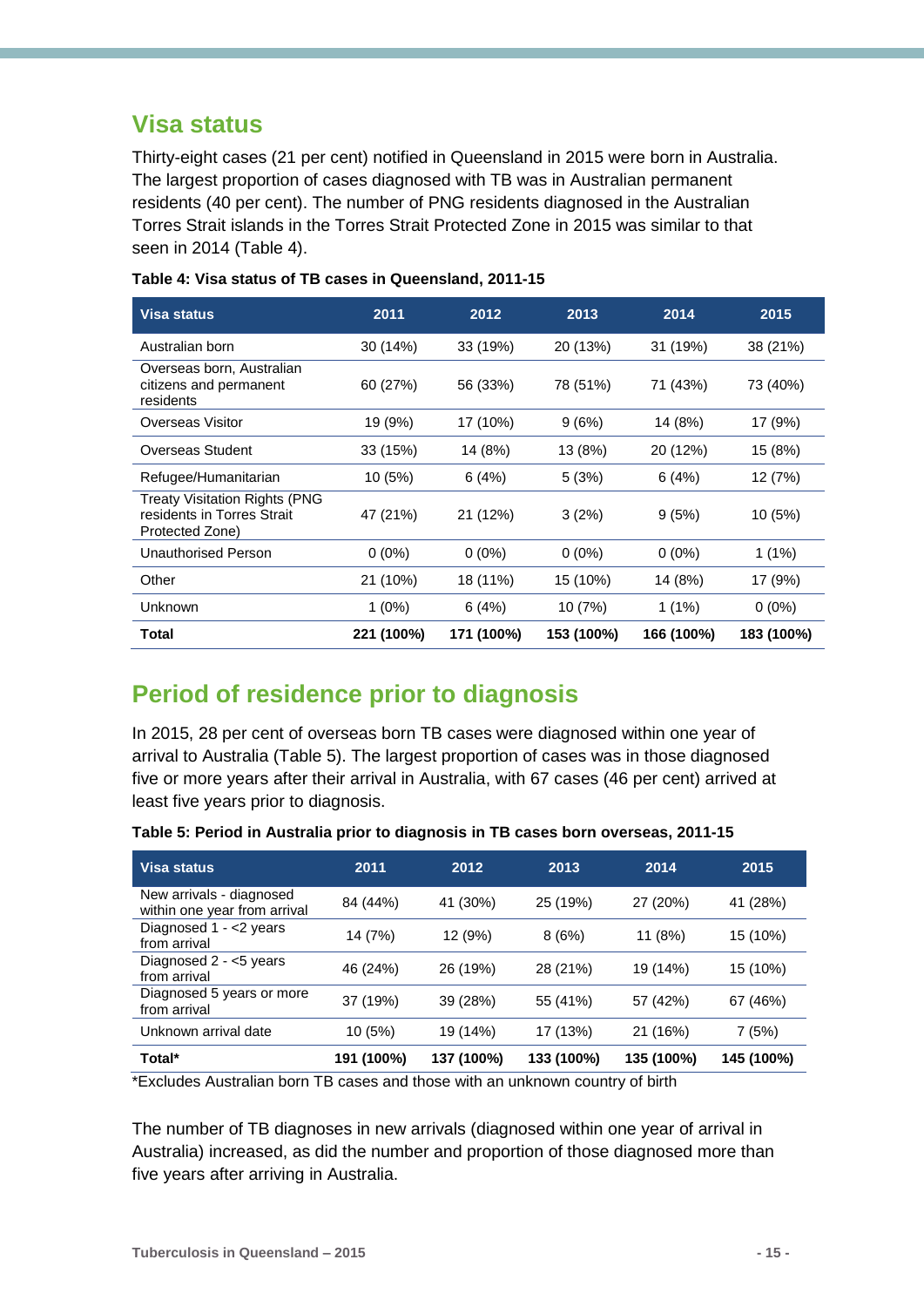### <span id="page-15-0"></span>**Human immunodeficiency virus co-infection**

The proportion of TB cases tested for HIV in 2015 was 72 per cent (Table 6). There were three cases (2 per cent) found to be co-infected with HIV at diagnosis.

| <b>HIV testing history</b> | 2011       | 2012       | 2013       | 2014       | 2015       |
|----------------------------|------------|------------|------------|------------|------------|
| Tested                     | 181 (82%)  | 132 (77%)  | 116 (76%)  | 126 (76%)  | 132 (72%)  |
| Not tested                 | 39 (19%)   | 35 (20%)   | 32 (14%)   | 23 (22%)   | 40 (22%)   |
| Refused testing            | $0(0\%)$   | $1(1\%)$   | $0(0\%)$   | $0(0\%)$   | $1(1\%)$   |
| Unknown testing<br>history | $1(0\%)$   | 3(2%)      | 5(3%)      | 17 (10%)   | 10 (5%)    |
| <b>Total</b>               | 221 (100%) | 171 (100%) | 153 (100%) | 166 (100%) | 183 (100%) |

<span id="page-15-2"></span>**Table 6: HIV testing amongst TB cases, Queensland, 2011-15**

#### <span id="page-15-1"></span>**TB in health care workers**

Seventeen cases (9 per cent) in 2015 reported having worked in a healthcare facility prior to their diagnosis with TB. Of these, 12 cases (71 per cent) were healthcare workers (HCW), with 3 cases (18 per cent) working as non-healthcare workers. This information was unknown for two cases (12 per cent) who only worked in healthcare facilities overseas. Two cases in health care workers were born in Australia (12 per cent) and 15 cases were born overseas (88 per cent); with all of the overseas born cases born in a country with an annual estimated TB incidence of at least 40 cases per 100,000 population per year.

Eleven cases were identified as working as HCWs in Australian healthcare facilities at or within the 12 months prior to diagnosis, of which two cases were deemed likely to have been infectious. Contact tracing was undertaken by TB Control Units in healthcare settings where a HCW or patient was considered infectious (or where vulnerable populations were involved); no cases of active TB were identified where transmission from a HCW within a healthcare setting was suspected.

No cases in HCW were identified as likely to have acquired tuberculosis in a Queensland healthcare facility in 2015.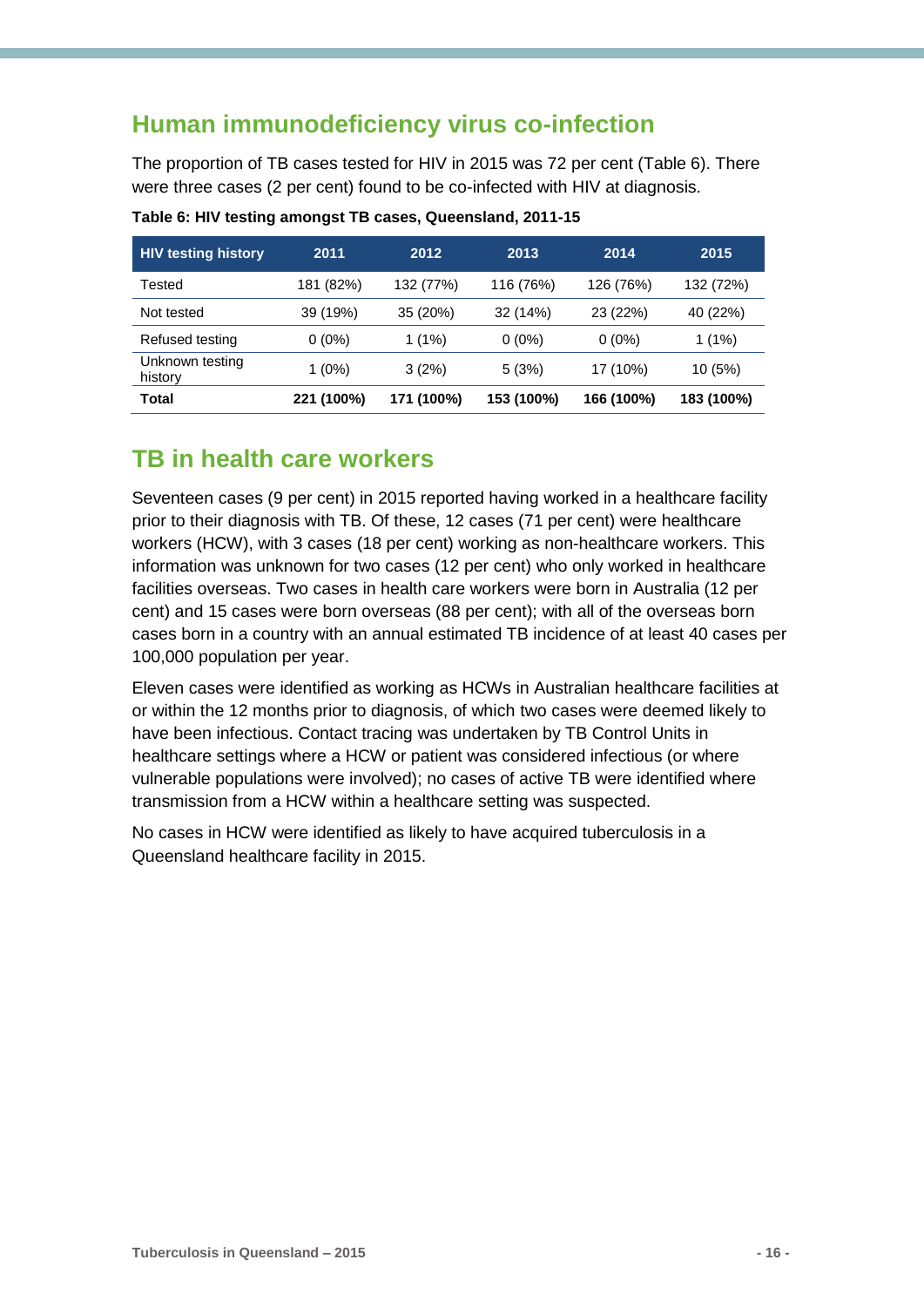## <span id="page-16-0"></span>**6. Diagnosis and clinical details**

In 2015, 180 cases (98 per cent) diagnosed with TB were new cases and three cases were relapse cases following past treatment of TB. Of the three relapse cases, two relapsed following full treatment in Australia and one relapsed following full or partial treatment overseas. Previous history of TB treatment was reported for six additional cases who were not classified as relapse cases (may have included treatment for latent TB).

In 2015, diagnosis primarily followed consultation with a general practitioner or specialist as a result of clinical symptoms consistent with their TB diagnosis (132 cases, 72 per cent). Thirty-three cases (18 per cent) were found through TB screening. Of those cases found through TB screening, the most common reasons screening was indicated were immigration and/or health undertakings (18 cases) and contact screening of household and other close contacts (9 cases). Eighteen cases (10 per cent) were recorded as having an incidental diagnosis of TB.

### <span id="page-16-1"></span>**Site of disease**

#### **Pulmonary and extra-pulmonary disease**

In 2015, 121 cases (66 per cent) had pulmonary disease only, 15 cases (8 per cent) had pulmonary plus other sites of disease, and 47 cases (26 per cent) had extrapulmonary disease only.

#### **Extra-pulmonary disease**

There were 62 cases (34 per cent) reported to have TB disease elsewhere than the lungs (including 15 cases with concurrent pulmonary disease). The most common extra-pulmonary sites recorded were lymph nodes (44 per cent of cases reporting extra-pulmonary sites of disease) and pleural (10 per cent) (Table 7).

<span id="page-16-2"></span>**Table 7: Sites of TB disease in cases reported with extra-pulmonary disease, Queensland, 2015**

| <b>Site of disease</b>                               | <b>Number and proportion of cases</b><br>reporting extra-pulmonary disease* |
|------------------------------------------------------|-----------------------------------------------------------------------------|
| Lymph node                                           | 27 (44%)                                                                    |
| Pleural                                              | $6(10\%)$                                                                   |
| Bone/joint                                           | 5(8%)                                                                       |
| Disseminated (systemic symptoms)                     | 5(8%)                                                                       |
| Abdominal                                            | 4(6%)                                                                       |
| Miliary (with millet seed appearance on chest x-ray) | 4(6%)                                                                       |
| Genitourinary                                        | 3(5%)                                                                       |
| Central nervous system                               | 2(3%)                                                                       |
| Soft tissue abscesses                                | 2(3%)                                                                       |
| Laryngeal                                            | $1(2\%)$                                                                    |
| Peritoneal                                           | $1(2\%)$                                                                    |
| Other                                                | 11 (18%)                                                                    |

\*Multiple sites of disease may be reported for one case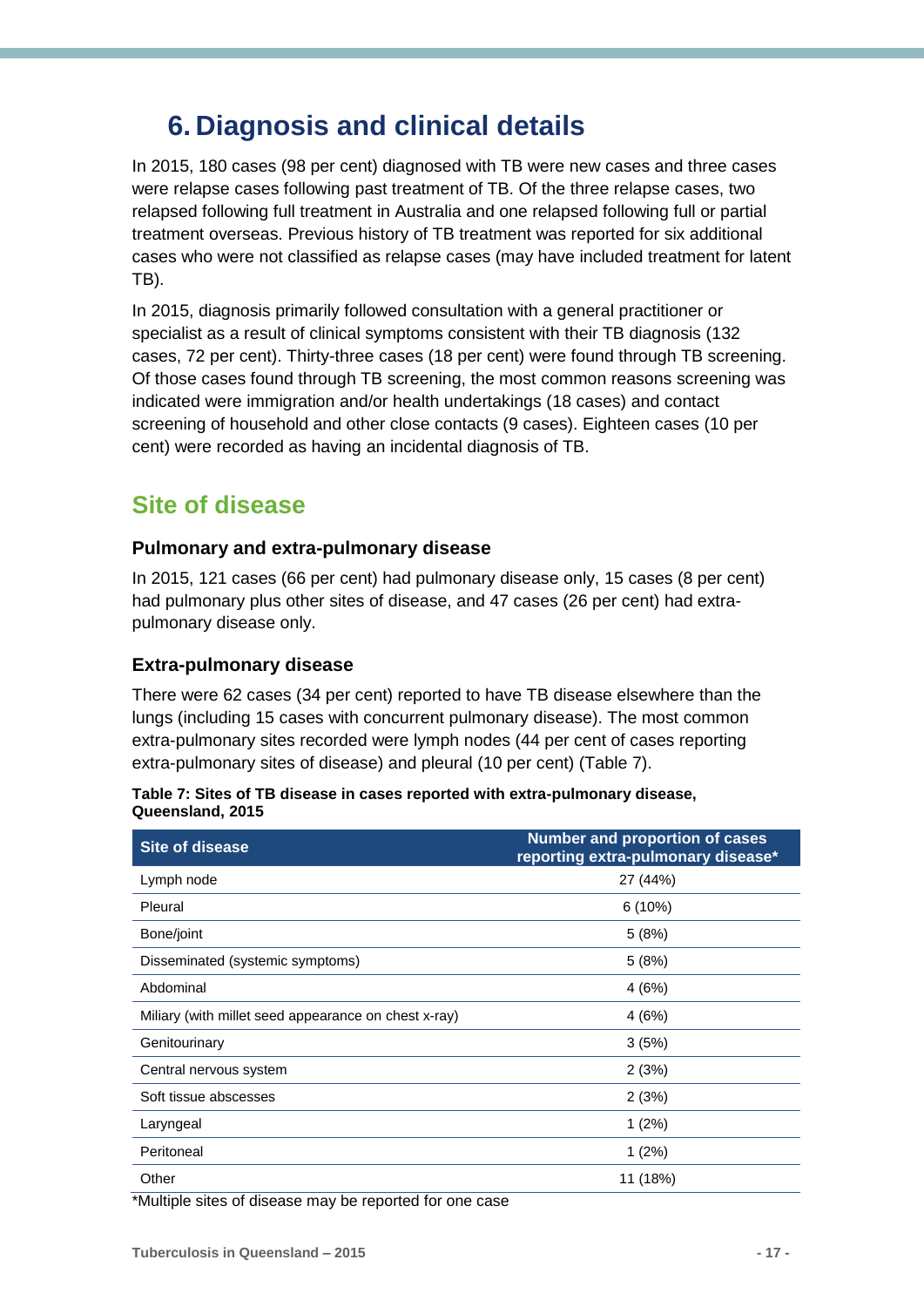## <span id="page-17-0"></span>**7. Laboratory testing**

Of the 183 TB cases notified in 2015, 160 (87 per cent) were laboratory confirmed (by isolation of *Mycobacterium tuberculosis* complex [*M. tuberculosis*, *M. bovis*, or *M. africanum*, excluding *M. bovis* var BCG] by culture or detection of *M. tuberculosis* complex by nucleic acid testing except where this is likely to be due to previously treated or inactive disease (7)). Of these, 157 cases were confirmed by culture and 3 cases were confirmed by nucleic acid testing only. There were two cases where *M. africanum* was isolated and no cases of *M. bovis* (excluding BCG variant). Twentythree clinically diagnosed cases (13 per cent) were unable to be laboratory confirmed.

#### <span id="page-17-1"></span>**Pulmonary cases**

Of the 125 laboratory confirmed pulmonary cases (including those with pulmonary TB plus other sites of disease), 101 cases (81 per cent) were sputum culture positive. An additional 21 cases (16 per cent) had a positive culture result from a specimen other than sputum (but were not positive on sputum culture); 15 cases from bronchoscopy, 2 cases from a gastric aspirate, and 4 cases from other non-pulmonary sites. Three pulmonary cases (4 per cent) were confirmed by nucleic acid testing only.

Of the laboratory confirmed pulmonary cases, 55 cases (44 per cent) were sputum smear positive (acid fast bacilli [AFB] detected by microscopy). An additional 15 cases (11 per cent) had AFBs detected by microscopy from a specimen other than sputum (but were not positive for AFBs on sputum); 12 cases from bronchoscopy, 1 case from a gastric aspirate, and 2 cases from other non-pulmonary sites. Two of the clinical cases without laboratory confirmation or smear positivity had histology suggestive of TB.

### <span id="page-17-2"></span>**Extra-pulmonary only cases**

All 35 laboratory confirmed extra-pulmonary cases were culture positive; 15 cases from a lymph node, 3 cases from pleural fluid, and 17 cases from other sites including bone/joint, cerebral spinal fluid, genitourinary, peritoneal, and pus. Eight of the clinical cases without laboratory confirmation had histology suggestive of TB.

### <span id="page-17-3"></span>**Drug susceptibility testing**

All 157 culture confirmed TB cases in 2015 had drug susceptibility testing (DST) results available. One hundred and twenty-seven cases (81 per cent) had fully sensitive *M. tuberculosis* complex identified (Table 8). Thirteen cases (8 per cent) were resistant to isoniazid but not rifampicin, 1 case (1 per cent) was resistant to rifampicin but not isoniazid, and 9 cases (6 per cent) were identified to have other first line resistance patterns but were not resistant to isoniazid or rifampicin.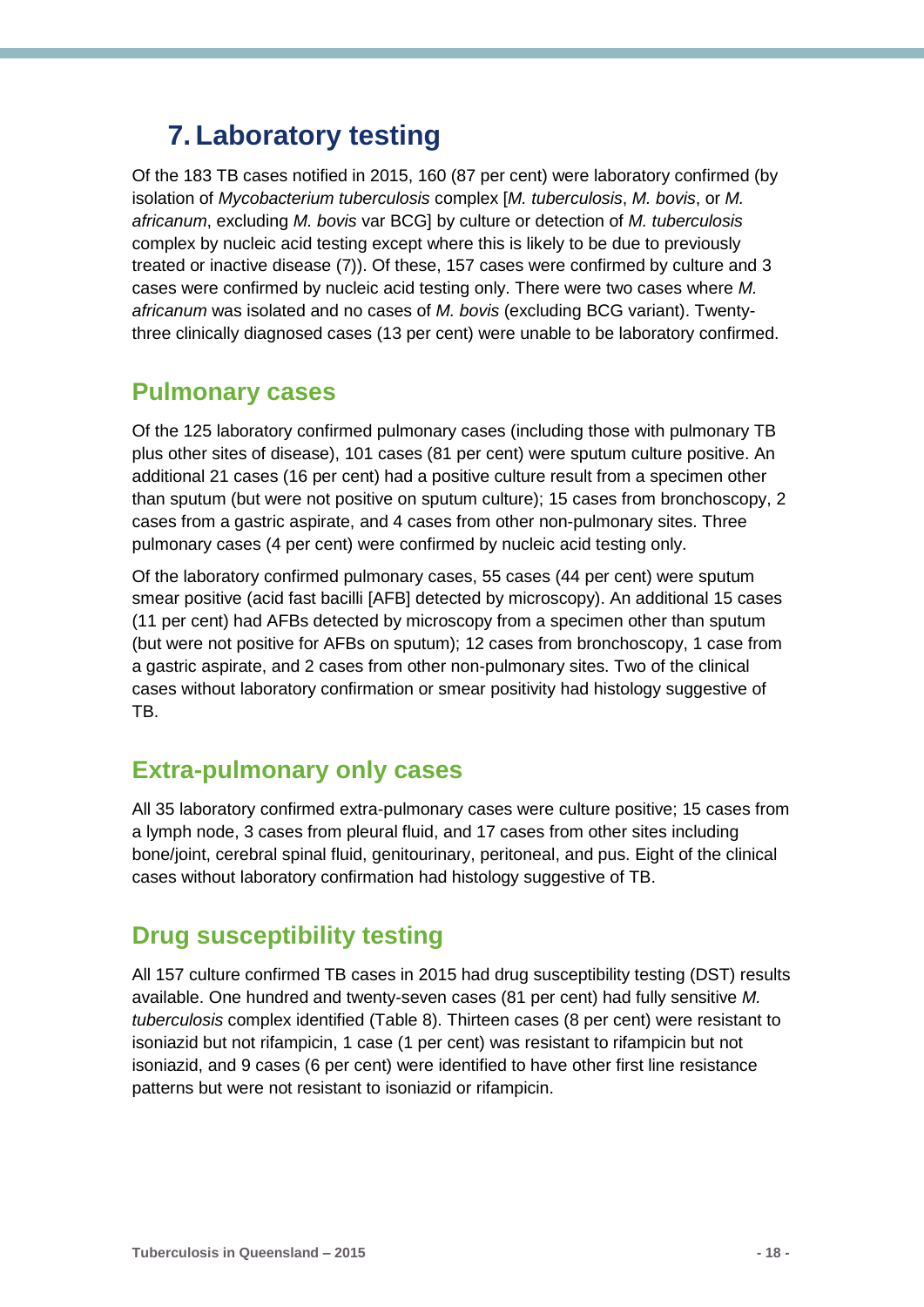| <b>Drug susceptibility testing</b>                                       | <b>Pulmonary</b><br>(including<br>those with<br>other sites) | Extra-<br>pulmonary<br>disease<br>only | Total      |
|--------------------------------------------------------------------------|--------------------------------------------------------------|----------------------------------------|------------|
| <b>Fully sensitive</b>                                                   | 100 (82%)                                                    | 27 (77%)                               | 127 (81%)  |
| Isoniazid (H) resistance (but sensitive to rifampicin [R])               | 7 (6%)                                                       | 6(17%)                                 | 13 (8%)    |
| Rifampicin (R) resistance (but sensitive to isoniazid<br>[H]             | $1(1\%)$                                                     | $0(0\%)$                               | $1(1\%)$   |
| Other resistance (but sensitive to isoniazid [H] and<br>rifampicin [R])  | 8(7%)                                                        | 1(3%)                                  | 9(6%)      |
| Multi-drug resistance (resistant to isoniazid [H] and<br>rifampicin [R]) | 6(5%)                                                        | 1(3%)                                  | 7 (4%)     |
| <b>Total</b>                                                             | 122 (100%)                                                   | 35 (100%)                              | 157 (100%) |

<span id="page-18-0"></span>**Table 8: Drug susceptibility testing of culture positive TB cases by site of disease, 2015**

Seven cases (4 per cent) were considered to have MDR-TB; six with pulmonary disease and one with extra-pulmonary disease only. There were six different resistance profiles seen in the seven MDR-TB cases (Table 9). There were no cases of extensively drug resistant TB (XDR-TB) or pre-XDR TB. Four of the seven MDR-TB cases were born overseas, three in PNG, and one in Myanmar. Three cases were Australian born. All three MDR-TB cases born in PNG were diagnosed in the Torres Strait Protected Zone. The three Australian born MDR-TB cases all had travel to a high risk country, and one case was identified as a contact of a known MDR-TB case in Australia.

| Antibiotic susceptibility profiles* |            |            |   |            |     |     |            |            |            |              |    |   |                           |
|-------------------------------------|------------|------------|---|------------|-----|-----|------------|------------|------------|--------------|----|---|---------------------------|
| AK                                  | <b>CAP</b> | <b>CYC</b> | Е | <b>ETD</b> | H.1 | H.4 | <b>KAN</b> | <b>OFL</b> | <b>PAS</b> | $\mathsf{Z}$ | R  | S | <b>Number</b><br>of cases |
| S                                   | S          | S          | S | S          | R   | R   | S          | S          | S          | R            | R. | R | 1                         |
| S                                   | S          | S          | S | R          | R   | S   | S          | S          | S          | R            | R  | R | 1                         |
| S                                   | S          | S          | S | R          | R   | R   | S          | S          | S          | R            | R  | S | 1                         |
| S                                   | S          | S          | S | R          | R   | R   | S          | S          | S          | S            | R  | R | $\mathbf{2}$              |
| S                                   | S          | S          | S | R          | R.  | R   | S          | S          | S          | R            | R. | R | 1                         |
| S                                   | S          | S          | R | R          | R   | R   | S          | S          | S          | R            | R  | R | 1                         |
| <b>Total MDR-TB cases</b>           |            |            |   |            |     |     |            |            |            |              |    |   |                           |

#### <span id="page-18-1"></span>**Table 9: Antibiotic resistance profiles of MDR-TB cases, 2015**

\*Antibiotic abbreviations shown in Abbreviations table (page 22)

 $^{\#}$ S = sensitive,  $\boxed{\mathsf{R}}$  = resistant

Of the 32 Australian born TB cases with DST results available, 27 cases (84 per cent) were fully susceptible, one case (3 per cent) was resistant to isoniazid but not rifampicin, one case (3 per cent) were resistant to other drugs but not to isoniazid or rifampicin, and three cases were MDR-TB.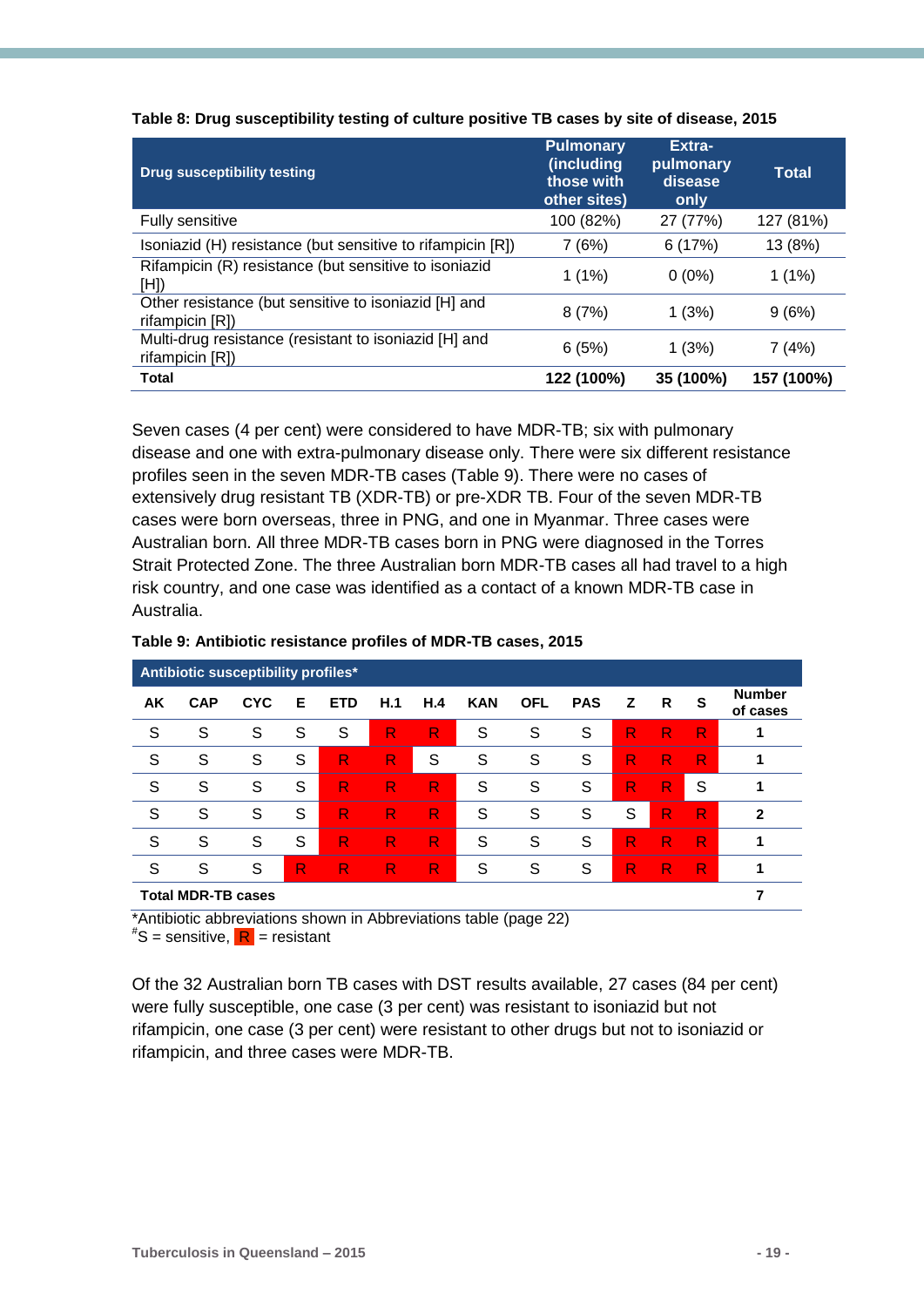## <span id="page-19-0"></span>**8. Treatment outcomes**

The treatment outcomes of an annual patient cohort are reported in the following year's report. This allows adequate time for all cases notified to begin treatment and for the opportunity for a treatment outcome to be recorded for the majority of cases. This section covers outcomes from TB cases notified in 2014. Treatment outcomes for 2015 will be reported in subsequent years. Treatment outcomes are defined by the National Notifiable Diseases Surveillance System dataset (Appendix 2).

Of the 166 notified cases in 2014, 120 (72 per cent) completed treatment (including those demonstrating cure), 26 cases (16 per cent) were transferred out of Australia, and 9 cases (6 per cent) died prior to the completion of treatment (Table 10).

| <b>Treatment outcome</b>            | <b>Total</b> |
|-------------------------------------|--------------|
| Cured (bacteriologically confirmed) | 8(5%)        |
| Completed treatment                 | 112 (67%)    |
| Defaulted from treatment            | 8(5%)        |
| Died of TB                          | 3(2%)        |
| Died of other cause                 | 6(4%)        |
| Transferred out of Australia        | 26 (16%)     |
| Still on treatment                  | 2(1%)        |
| Not followed up, outcome unknown    | $1(1\%)$     |
| Total                               | 166 (100%)   |

<span id="page-19-2"></span>**Table 10: Treatment outcome for notified TB cases, 2014**

Of the nine cases notified in 2014 that died before completion of treatment, three were considered to have died from TB and six died of other causes. All three cases that were considered to have died from TB had pulmonary disease with involvement of other sites, with one case diagnosed post mortem, one within one week of presentation, and one following three months of TB treatment.

Ninety-two per cent of cases were considered to have a successful treatment outcome.

### <span id="page-19-1"></span>**Outcomes for MDR-TB cases**

There were five cases of MDR-TB diagnosed in 2014. Two cases completed treatment, one case died of TB, and two cases were transferred back to PNG to complete treatment. The MDR-TB case that died passed away within one week of presentation.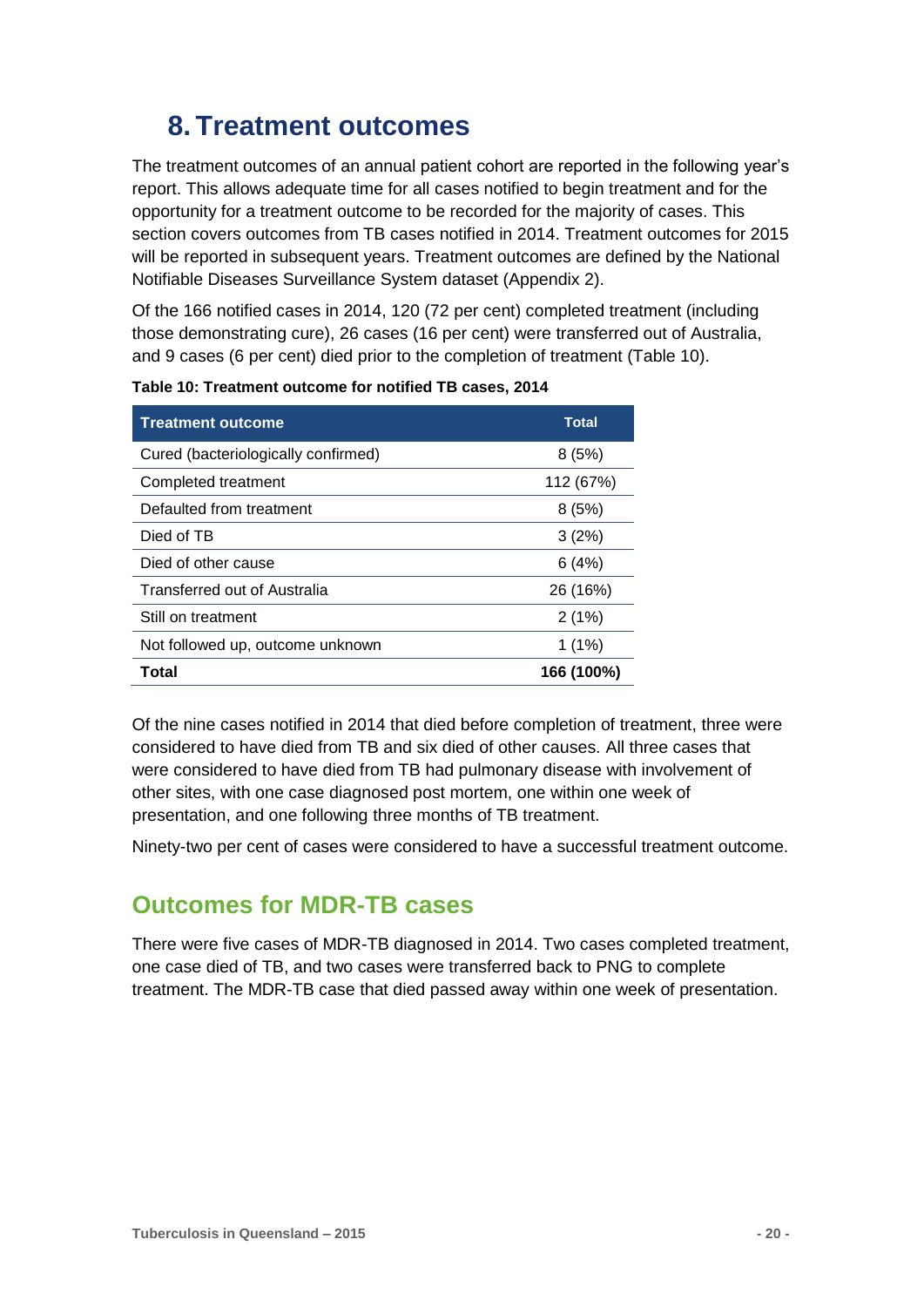## <span id="page-20-0"></span>**9. Discussion**

The rate of TB in Queensland remains low by global standards, and lower than that in some other Australian states. The majority of TB cases notified in Queensland were born in a high risk country for TB. The World Health Organization Framework towards tuberculosis elimination targets low incidence countries, including Australia, for TB elimination (12), reflected in *National Strategic Plan for Control of Tuberculosis in Australia: 2011 – 2015* with the goal of eliminating TB in the Australian-born population (13). The notification rate for TB in the Australia-born Queensland population was 1.1 cases per 100,000 population per year in 2015. This rate is still above the preelimination target of less than 10 notified cases per million population per year, with the elimination target generally considered less than 1 case per million population per year (12).

Rates of TB in Aboriginal and Torres Strait Islander Queenslanders continued to be more than double that of other Queenslanders, and 13 times more compared to the Australian-born non-Indigenous population. Five Aboriginal and/or Torres Strait Islander cases were screened as a result of known close contact with another TB case; the proportion found through screening was slightly higher than that for all TB cases (29 per cent of Aboriginal and Torres Strait Islander TB cases compared to 18 per cent for all TB cases in 2015). This continuing disparity highlights that further work is required to meet the Australian National Tuberculosis Advisory Committee's goals to eliminate TB in the Australian-born population and to reduce differences in the incidence of TB between the overall Australian rate and specific higher risk groups  $(13)$ .

The number and proportion of cases diagnosed five or more years since arrival in Australia continued to increase to 46 per cent of overseas-born cases. There has been a decreasing trend in the proportion of cases diagnosed between two and five years from arriving in Australia. These changes may be the result of a scale up of offshore pre-migration screening, which may also have contributed to the reduction of TB cases in new arrivals as more migrants may have been diagnosed and treated prior to arriving in Australia (14). It is also important to note that the completion of the arrival date field in 2015 was 95 per cent, a notable improvement from the three years prior which could have influenced these changes. The number of cases of PNG residents diagnosed in the Torres Strait Protected Zone stabilised in 2015 following the nadir in 2013, with these cases consisting of five per cent of the total number of cases in Queensland.

Co-infection with TB and HIV remains low with three cases (2 per cent) diagnosed in 2015. Queensland and international guidelines recommend all TB cases should be tested for HIV (15, 16). HIV testing in people diagnosed with TB is important as there is evidence that active TB infection in TB HIV co-infected cases is associated with increased immunodeficiency and mortality (17). Seventy-two per cent of TB cases in Queensland were tested for HIV at or around the time of diagnosis in 2015, the lowest proportion tested in the past five years.

The probable transmission and development of active MDR-TB disease in Queensland in a known Australian-born contact was of particular concern. The case was initially identified as a contact, with active TB identified through follow up chest x-ray surveillance. Preventing the development and transmission of drug resistant TB in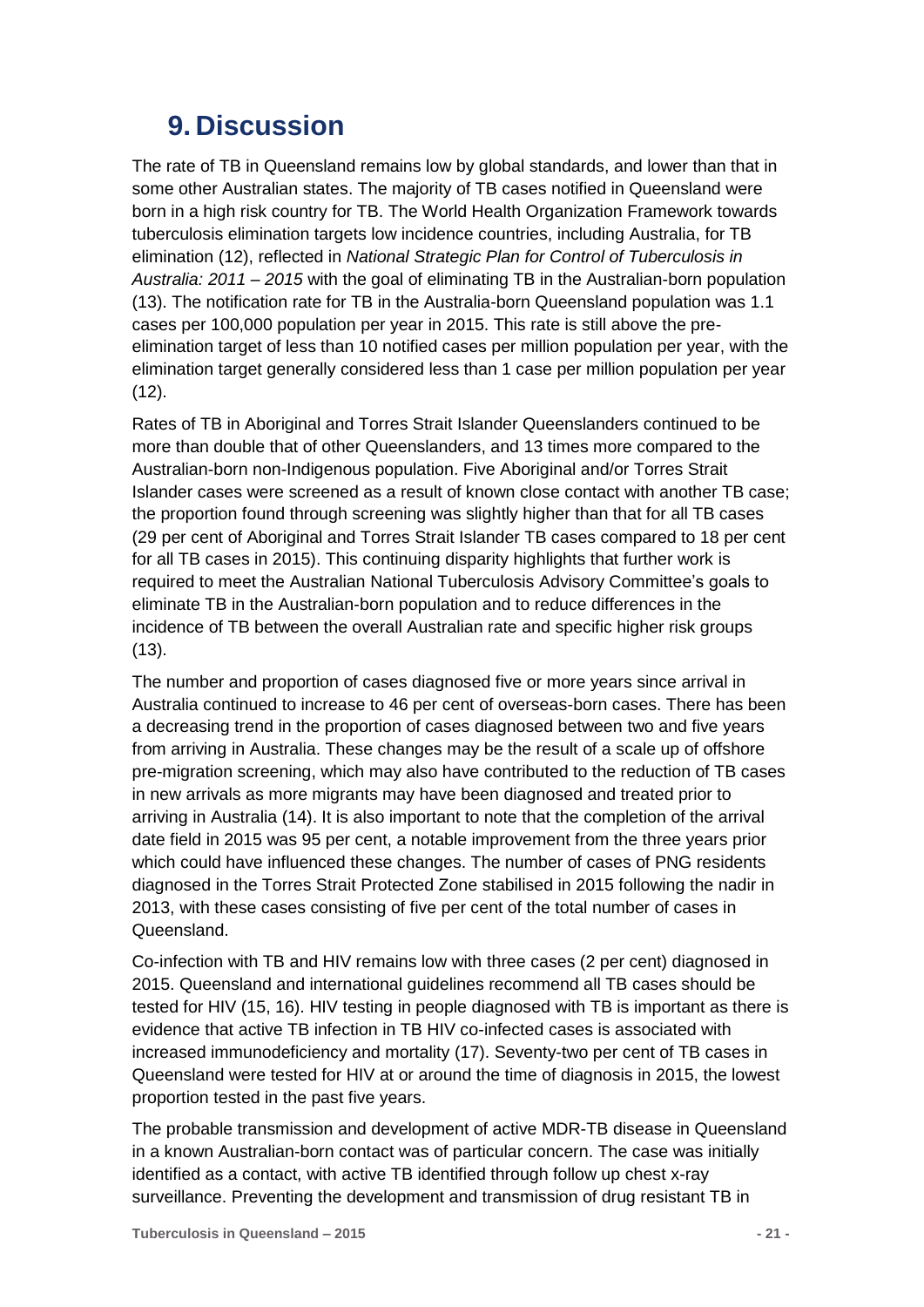Australia is also a focus as part of the current *Strategic Plan for Control of Tuberculosis in Australia* (13).This circumstance contributed to the development of a position statement from the Queensland Tuberculosis Expert Advisory Group on the management of contacts of MDR-TB including consideration of the use of preventative drug therapy for this group (18).

Ninety-one per cent of cases in 2014 had a successful treatment outcome, similar to that seen in 2012-13 (19). However, it is important to note that two relapses following full treatment in Australia were seen in 2015.

Priorities for TB control in Queensland closely reflect activities outlined in the World Health Organization Framework towards tuberculosis elimination (12). These include addressing the disparity between Aboriginal and Torres Strait Islander Queenslanders, capturing high risk migrant groups for appropriate screening for active and latent TB, and minimising the likelihood of developing active disease following latent TB infection. Efforts to monitor TB control and improve the quality of TB surveillance and reporting continue to be of public health importance given Australia's population demographics, history of migration and the high burden of TB and MDR-TB in neighbouring countries.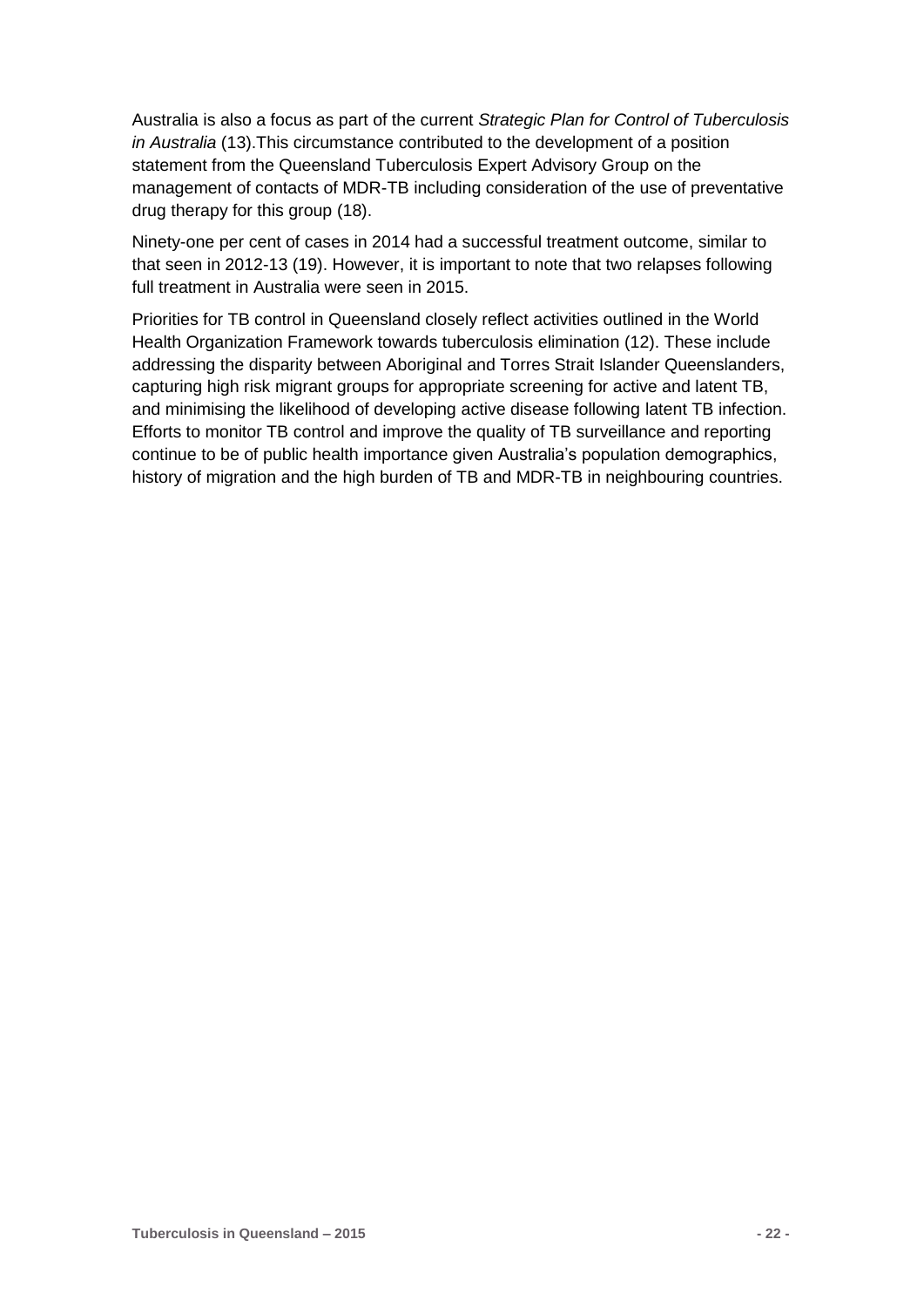## <span id="page-22-0"></span>**Appendix**

#### **NNDSS Field: TB\_Outcomes**

#### **Patient outcomes after anti-tuberculosis treatment (20)**

| Outcome                                | <b>Description</b>                                                                                                                                                                          |
|----------------------------------------|---------------------------------------------------------------------------------------------------------------------------------------------------------------------------------------------|
| Cured (bacteriologically<br>confirmed) | A pulmonary sputum smear positive and culture positive patient who<br>was culture negative in the last month of treatment and on at least<br>one previous occasion and completed treatment. |
| Completed treatment                    | Patient who has successfully completed treatment but who does not<br>meet the criteria to be classified as a cure or a failure.                                                             |
| Interrupted treatment                  | Patient whose treatment was interrupted for two months or more but<br>completed treatment.                                                                                                  |
| Died of TB                             | Patient died during the course of treatment as a result of TB disease.                                                                                                                      |
| Died of other cause                    | Patient died during the course of treatment of cause other than TB<br>disease.                                                                                                              |
| Defaulted                              | Patient defaults from treatment.                                                                                                                                                            |
| Treatment failure                      | A patient who is sputum culture positive at 5 months or later during<br>treatment.                                                                                                          |
| Transferred out                        | Patient who has been transferred overseas and treatment outcome is<br>unknown.                                                                                                              |
| Still under treatment                  | Patient currently under treatment in Australia.                                                                                                                                             |
| unknown                                | Not followed up, outcome Patient should have completed treatment in Australia but outcome is<br>unknown.                                                                                    |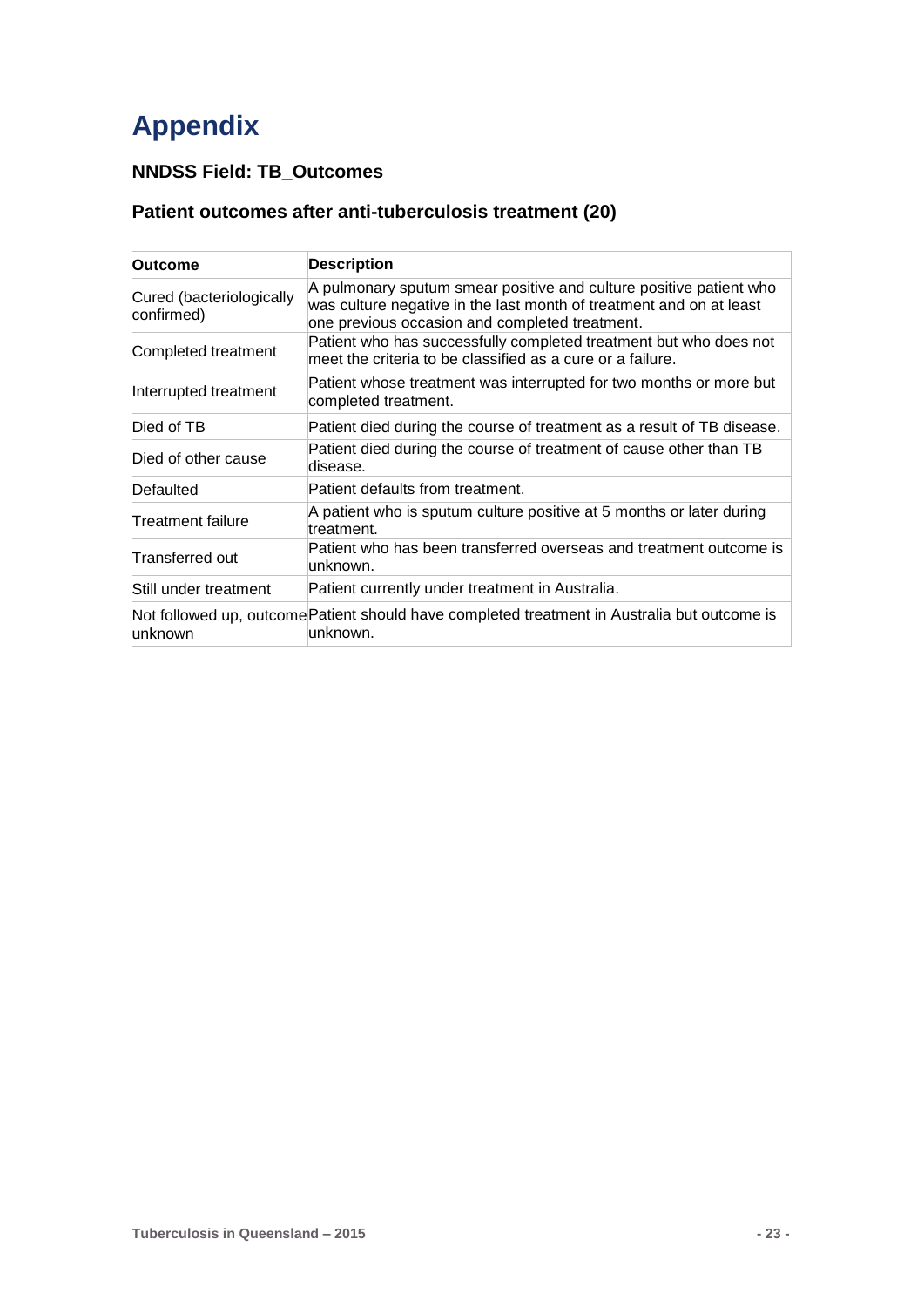## <span id="page-23-0"></span>**Abbreviations**

#### Antibiotic abbreviations used:

| AK          | Amikacin              |
|-------------|-----------------------|
| <b>CAP</b>  | Capreomycin           |
| <b>CYC</b>  | Cycloserine           |
| Е           | Ethambutol            |
| <b>ETD</b>  | Ethionamide           |
| H.1         | Isoniazid 0.1         |
| H.4         | Isoniazid 0.4         |
| <b>KAN</b>  | Kanamycin             |
| <b>OFL</b>  | Ofloxacin             |
| PAS         | Para Amino Salicylate |
| Z           | Pyrazinamide          |
| $\mathsf R$ | Rifampicin            |
| S           | Streptomycin          |

#### Other abbreviations used:

| <b>AFB</b>   | Acid-fast bacilli                                                         |
|--------------|---------------------------------------------------------------------------|
| <b>AFRO</b>  | Regional Office for Africa (World Health Organization)                    |
| <b>BCG</b>   | Bacillus Calmette-Guérin                                                  |
| <b>DST</b>   | Drug susceptibility testing                                               |
| <b>EMRO</b>  | Regional Office for the Eastern Mediterranean (World Health Organization) |
| ERP          | Estimated resident population                                             |
| <b>EURO</b>  | European Regional Office (World Health Organization)                      |
| HIV          | Human Immunodeficiency Virus                                              |
| <b>HCW</b>   | Healthcare worker                                                         |
| <b>HHS</b>   | <b>Hospital and Health Service</b>                                        |
| <b>LTB</b>   | Latent tuberculosis infection                                             |
| MDR-TB       | Multi drug resistant tuberculosis                                         |
| <b>PAHO</b>  | Pan American Health Organization                                          |
| <b>PNG</b>   | Papua New Guinea                                                          |
| <b>SEARO</b> | South-East Asia Regional Office (World Health Organization)               |
| TB           | Tuberculosis                                                              |
| <b>WHO</b>   | World Health Organization                                                 |
| <b>WPRO</b>  | Western Pacific Regional Office (World Health Organization)               |
| XDR-TB       | Extensively drug resistant tuberculosis                                   |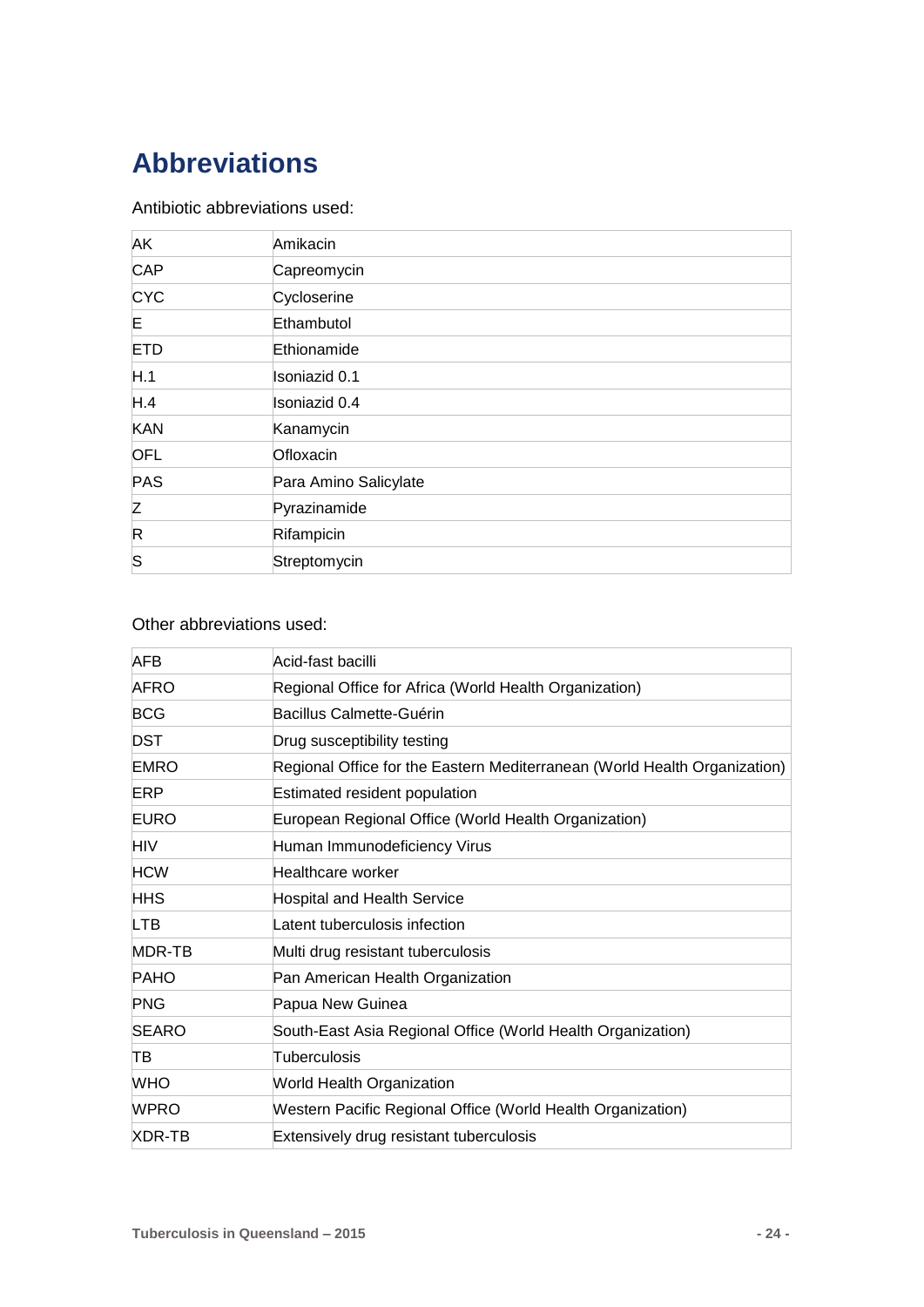## <span id="page-24-0"></span>**References**

1. Heymann DL, editor. Control of Communicable Diseases Manual. 19th ed. Washington: American Public Health Association; 2008.

2. Australian Government Department of Health. CDNA National Guidelines for Public Health Units - Management of TB. 2013.

3. Centers for Disease Control (CDC). Tuberculosis (TB): Basic TB Facts 2012 [updated 13 March 2012; accessed 15 June 2015]. Available from: [http://www.cdc.gov/tb/topic/basics/default.htm.](http://www.cdc.gov/tb/topic/basics/default.htm) 4. Trauer JM, Moyo N, Tay E-L, Dale K, Ragonnet R, McBryde ES, et al. Risk of Active

Tuberculosis in the Five Years Following Infection... 15%? Chest. 2016;149(2):516-25. 5. Lobue P, Menzies D. Treatment of latent tuberculosis infection: An update. Respirology

(Carlton, Vic). 2010;15(4):603-22.

6. Queensland Department of Health. Queensland Notification Criteria - Guidelines for Laboratories 2016 [updated March 2016; accessed 21 April 2016]. Available from: [https://www.health.qld.gov.au/cdcg/documents/notif-criteria-guide.pdf.](https://www.health.qld.gov.au/cdcg/documents/notif-criteria-guide.pdf)

7. Australian Government Department of Health. Tuberculosis case definition [accessed 22 June 2015]. Available from: [http://www.health.gov.au/internet/main/publishing.nsf/Content/cda](http://www.health.gov.au/internet/main/publishing.nsf/Content/cda-surveil-nndss-casedefs-cd_tb.htm)[surveil-nndss-casedefs-cd\\_tb.htm.](http://www.health.gov.au/internet/main/publishing.nsf/Content/cda-surveil-nndss-casedefs-cd_tb.htm)

8. World Health Organization. Definitions and reporting framework for tuberculosis - 2013 revision. [WHO/HTM/TB/2013.2]. Available from: [http://www.who.int/tb/publications/definitions/en/.](http://www.who.int/tb/publications/definitions/en/)

9. Australian Government Department of Health. Number of notifications of Tuberculosis, received from State and Territory health authorities in the period of 1991 to 2015 and year-to-date notifications for 2016 [accessed 4 July 2016]. Available from: [http://www9.health.gov.au/cda/source/rpt\\_4.cfm.](http://www9.health.gov.au/cda/source/rpt_4.cfm)

10. World Health Organization. Tuberculosis: WHO TB burden estimates data tables [updated 2015; accessed 15 June 2015]. Available from: [http://www.who.int/tb/country/data/download/en/.](http://www.who.int/tb/country/data/download/en/)

11. Queensland Government Department of Health. Tuberculosis High Risk Countries [updated 4 April 2013; accessed 1 September 2014]. Available from:

[http://www.health.qld.gov.au/chrisp/tuberculosis/high\\_risk\\_index.asp.](http://www.health.qld.gov.au/chrisp/tuberculosis/high_risk_index.asp)

12. World Health Organization. Framework towards tuberculosis elimination in low-incidence countries 2014. Available from: [http://www.who.int/tb/publications/elimination\\_framework/en/.](http://www.who.int/tb/publications/elimination_framework/en/)

13. Australian Government Department of Health and Ageing. The strategic plan for control of tuberculosis in Australia: 2011-2015. Communicable Diseases Intelligence. 2012;36(3):E286-93.

Toms C, Stapledon R, Waring J, Douglas P. Tuberculosis notifications in Australia, 2012 and 2013. Communicable diseases intelligence quarterly report. 2015;39(2):E217-35.

15. Queensland Government Department of Health. Health Service Directive – Tuberculosis Management: Protocol for the Treatment of Tuberculosis. Protocol QH-HSDPTL-040-1:2015 2015. Available from: [https://www.health.qld.gov.au/directives/docs/ptl/qh-hsdptl-040-1.pdf.](https://www.health.qld.gov.au/directives/docs/ptl/qh-hsdptl-040-1.pdf)

16. World Health Organization. Tuberculosis care with TB-HIV co-management: Integrated management of adolescent and adult illness (IMAI) Geneva; 2007. Available from: [http://www.who.int/hiv/pub/imai/TB\\_HIVModule23.05.07.pdf.](http://www.who.int/hiv/pub/imai/TB_HIVModule23.05.07.pdf)

17. Toossi Z, Mayanja-Kizza H, Hirsch CS, Edmonds KL, Spahlinger T, Hom DL, et al. Impact of tuberculosis (TB) on HIV-1 activity in dually infected patients. Clin Exp Immunol. 2001;123(2):233–8. 18. Queensland Tuberculosis Expert Advisory Group. Management of contacts of multi-drug resistant tuberculosis 2016 [updated 5 April 2016; accessed 12 October 2016]. Available from: [https://www.health.qld.gov.au/publications/clinical-practice/guidelines-procedures/diseases](https://www.health.qld.gov.au/publications/clinical-practice/guidelines-procedures/diseases-infection/governance/mdr-tuberculosis-contacts.pdf)[infection/governance/mdr-tuberculosis-contacts.pdf.](https://www.health.qld.gov.au/publications/clinical-practice/guidelines-procedures/diseases-infection/governance/mdr-tuberculosis-contacts.pdf)

19. Queensland Government Department of Health. Tuberculosis in Queensland 2013-2014. 2016. Available from: [https://www.health.qld.gov.au/publications/clinical-practice/guidelines](https://www.health.qld.gov.au/publications/clinical-practice/guidelines-procedures/diseases-infection/diseases/tuberculosis/report-tb-qld-2013-14.pdf)[procedures/diseases-infection/diseases/tuberculosis/report-tb-qld-2013-14.pdf.](https://www.health.qld.gov.au/publications/clinical-practice/guidelines-procedures/diseases-infection/diseases/tuberculosis/report-tb-qld-2013-14.pdf)

20. Australian Government Department of Health and Ageing. NNDSS Dataset - Enhanced Tuberculosis Surveillance. 2008.